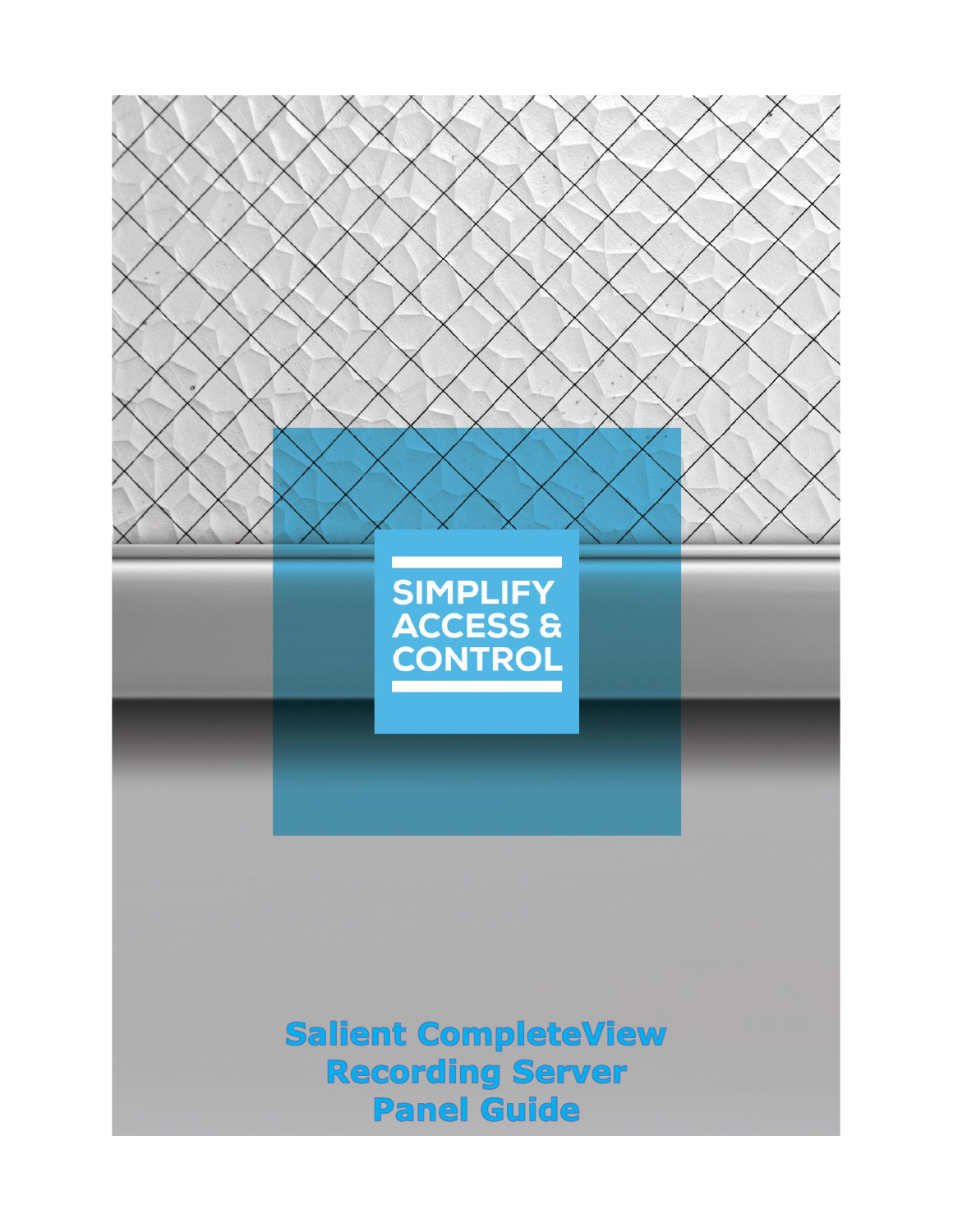# **Intelli‒Site Security Management Software**

# **Salient CompleteView Recording Server Panel Guide**

**2** Copyright © 2021 OSSI, LLC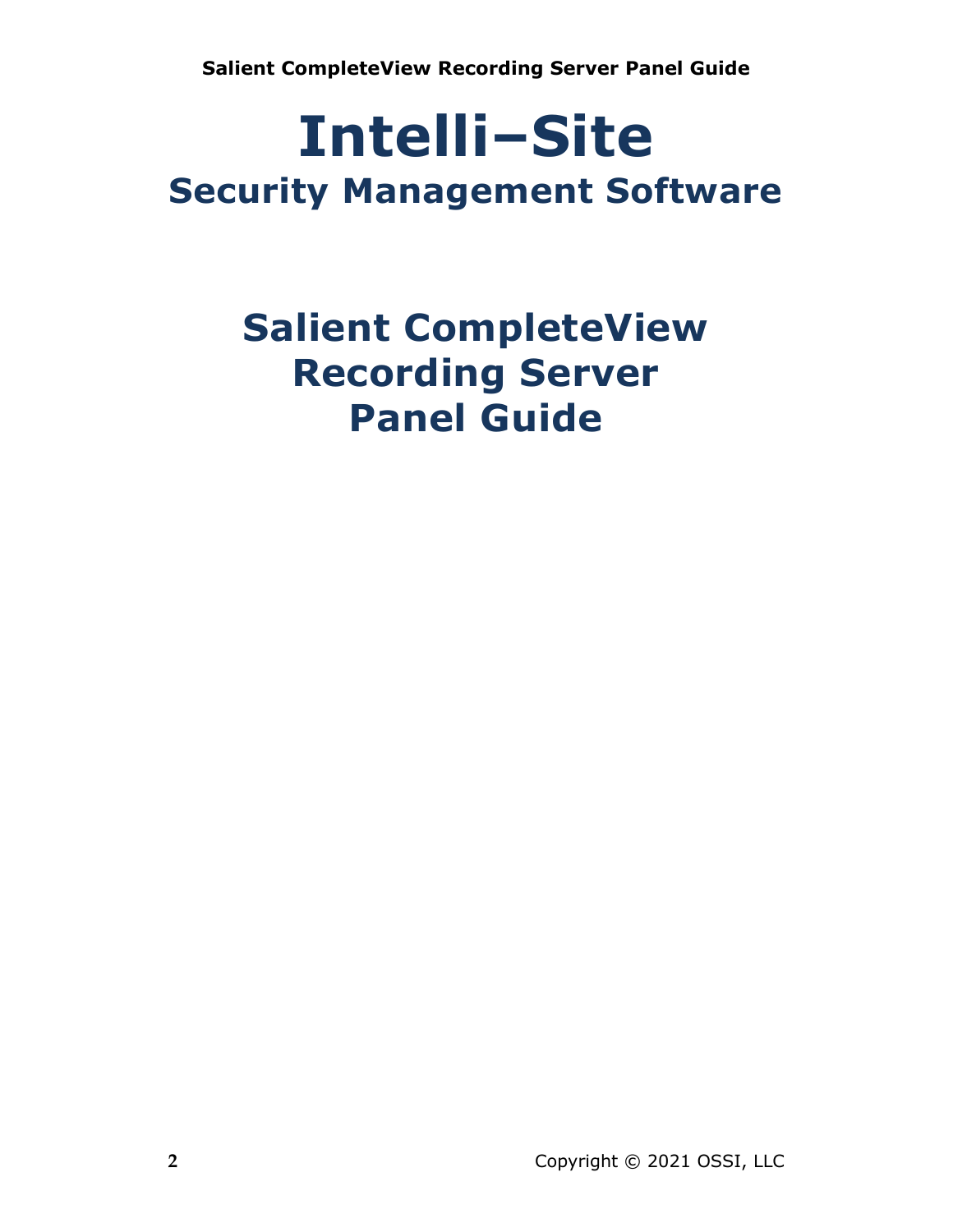# <span id="page-2-0"></span>**Copyright**

Copyright © 2021 OSSI, LLC All rights reserved.

Information in this document is subject to change without notice. The software described in this document is furnished under a license agreement or nondisclosure agreement. The software may be used or copied only in accordance with the terms of those agreements. No part of this publication may be reproduced, stored in a retrieval system, or transmitted in any form or any means electronic or mechanical, including photocopying and recording for any purpose other than the purchaser's use without the written permission of OSSI.

OSSI, LLC 10125 S 52nd St. Franklin, WI 53132-8677 **[ossi-usa.com](http://ossi-usa.com/)**

Telephone: (262) 522-1870 Toll Free: (888) 488-2623 Fax: (262) 522-1872

# <span id="page-2-1"></span>**Trademarks**

Intelli-Site® is registered in U.S. Patent & Trademark Office.

All other registered and unregistered trademarks are the sole property of their respective owners.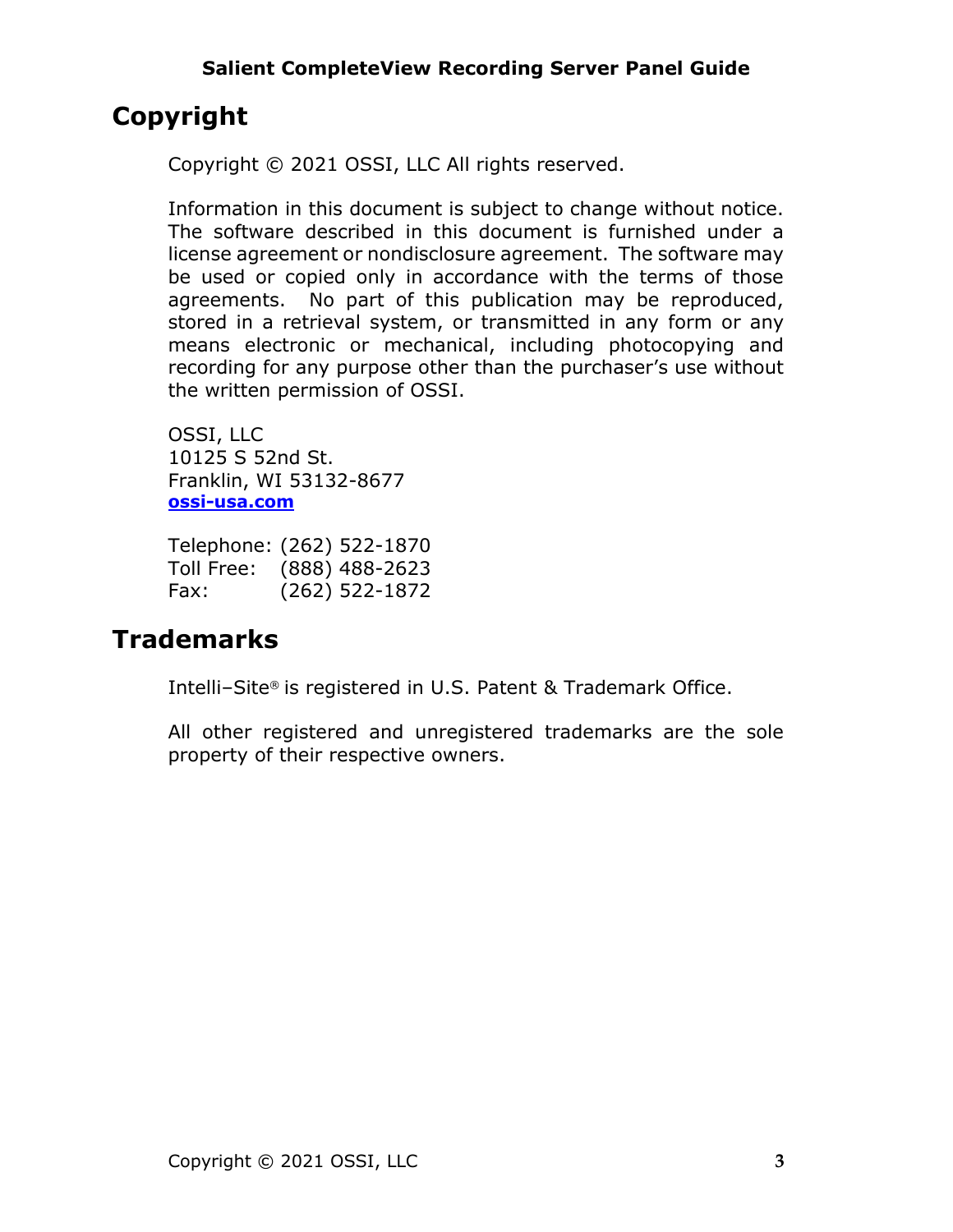## <span id="page-3-0"></span>**Technical Support Assistance**

### *OSSI, LLC Headquarters*

OSSI, LLC 10125 S 52nd St. Franklin, WI 53132-8677 (262) 522-1870

(888) 488-2623

### *Technical Support*

Technical support is available via telephone or email. Contact Technical Support 8:00 AM to 5:00 PM Central Standard time. If calling after hours, please leave a detailed voice mail message, and someone will return your call as soon as possible.

Email: [support@ossi-usa.com](mailto:support@ossi-usa.com) Phone: (888) 488-2623

When calling, please be at the computer prepared to provide the following information:

- Product version number, found by selecting the **C**About button from the Intelli-Site Application Menu.
- The type of computer being used including, operating system, processor type, speed, amount of memory, type of display, etc.
- Exact wording of any messages that appear on the screen.
- What was occurring when the problem was detected?
- What steps have been taken to reproduce the problem?
- It is highly recommended that the user generate a support package for transmission to Intelli-Site technical support staff. To generate the package, run the Intelli-Site Configuration Utility. *Create Support Package…* is the last option in the **Tools** menu.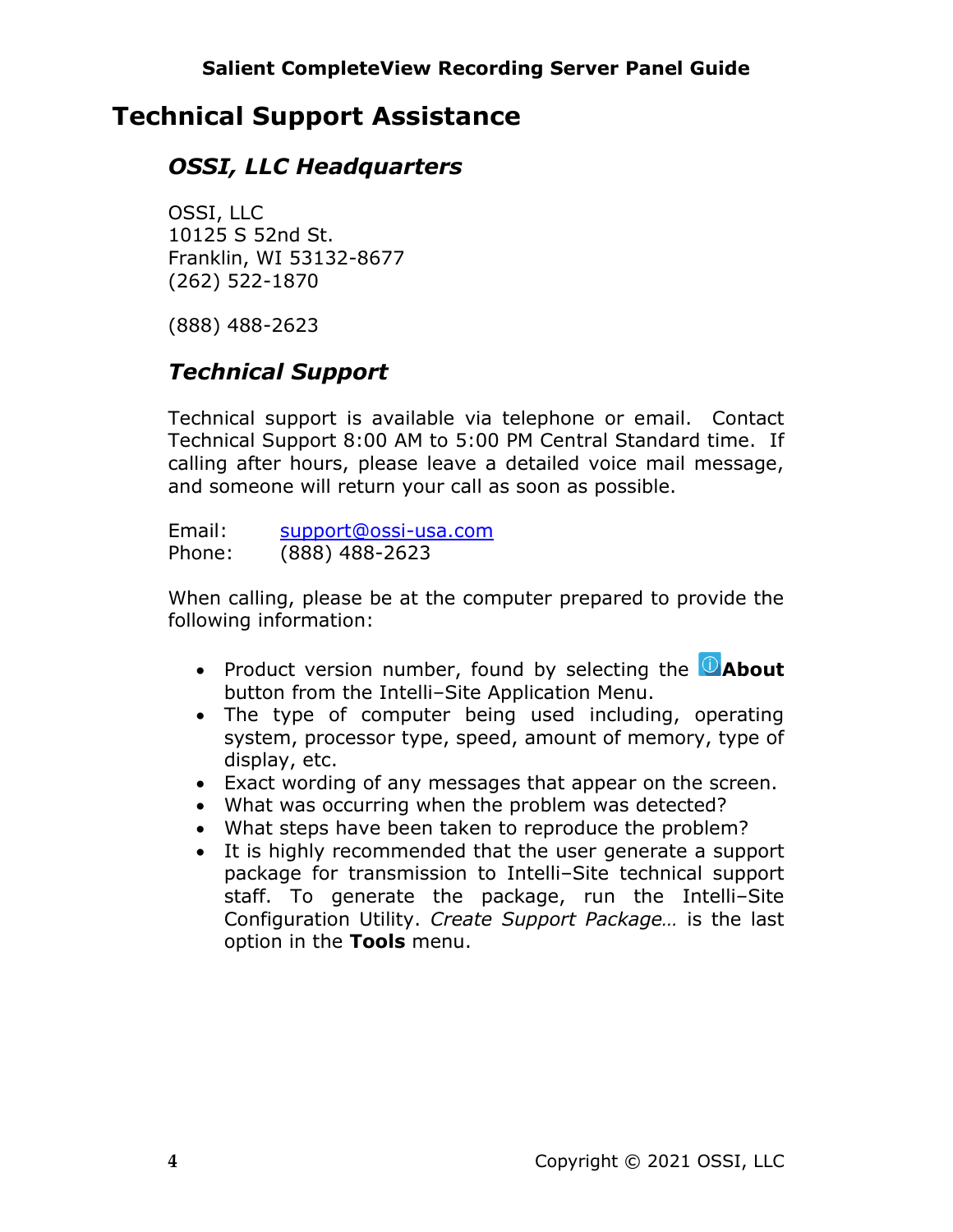# <span id="page-4-0"></span>**Table of Contents**

| 3.1.1 Add a Salient CompleteView Driver9         |  |
|--------------------------------------------------|--|
| 3.1.2 Add a Recording Server Panel  12           |  |
| 3.1.3 Configure the Recording Server Panel  13   |  |
|                                                  |  |
| 3.1.4 Enable the Salient CompleteView Driver  14 |  |
|                                                  |  |
|                                                  |  |
|                                                  |  |
|                                                  |  |
|                                                  |  |
|                                                  |  |
| 5.2.1 Recording Server Panel Node Properties 21  |  |
| 5.2.2 Recording Server Panel Quick Config 23     |  |
| 5.2.3 Recording Server Panel Child Nodes 24      |  |
|                                                  |  |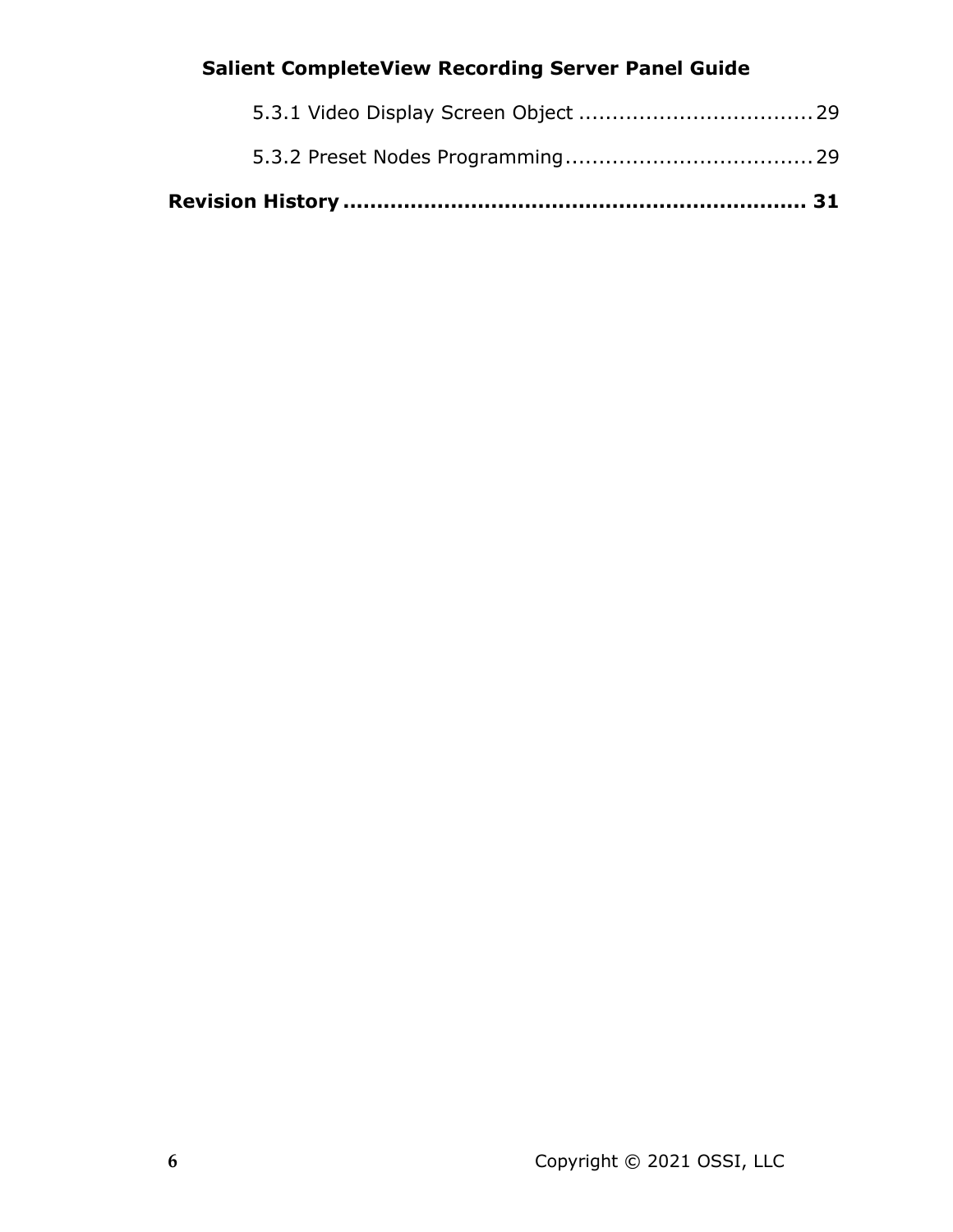# <span id="page-6-0"></span>**1 Introduction**

Intelli-Site supports the Salient CompleteView Video Management System (VMS).

This integration was written using Salient CompleteView COM SDK v6.0.141.

This guide explains using the Salient CompleteView VMS with Intelli-Site Security Management Software.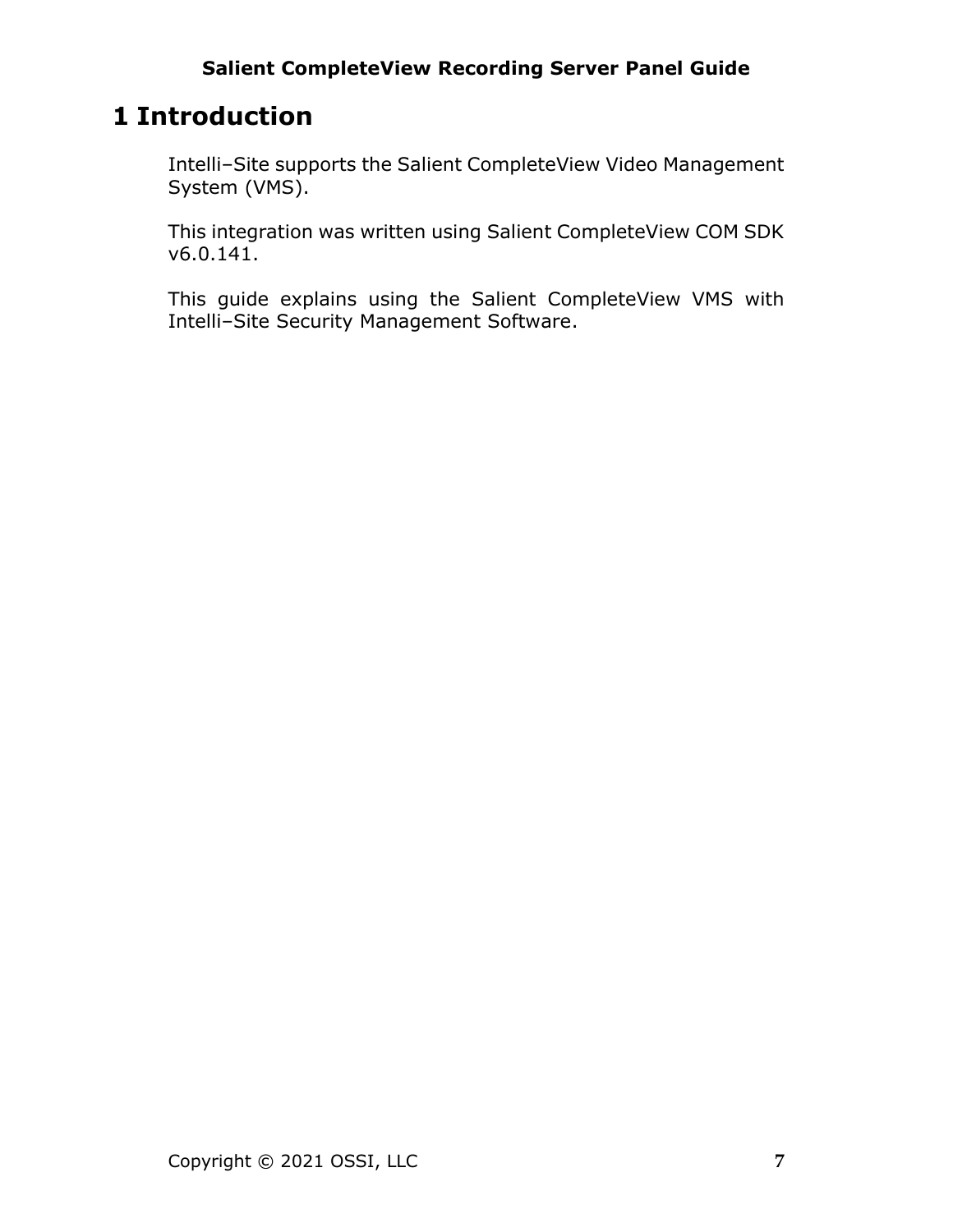# <span id="page-7-0"></span>**2 Installation Guide**

If Intelli-Site has been installed without the Recording Server drivers, run the Intelli-Site installer again and select Modify.

During the installation or modify installation process, you are presented with the **Select the drivers you want to install** window.

| Intelli-Site - InstallShield Wizard                                                          | $\times$ |
|----------------------------------------------------------------------------------------------|----------|
| Select the drivers you want to install.                                                      |          |
| Select the drivers you want to install, and deselect the drivers you do not want to install. |          |
| PCSC FT Driver<br>Pelco Switcher Driver<br>Radionics Driver                                  | ۸        |
| Salient CompleteView Driver<br>St. star Driver<br><b>SHIP L ver</b>                          |          |
| SHIPWeb L river<br>Stentofon Drive<br><b>Vicon Valerus Drive</b>                             |          |
| Select All<br>Clear All<br><b>InstallShield</b>                                              |          |
| $Back$<br>Cancel<br>Next >                                                                   |          |

**Figure 1 - Select the drivers you want to install**

Ensure the **Salient CompleteView Driver** option is checked then continue with the installation or modification. The driver list is sorted alphabetically. You may need to scroll to find it.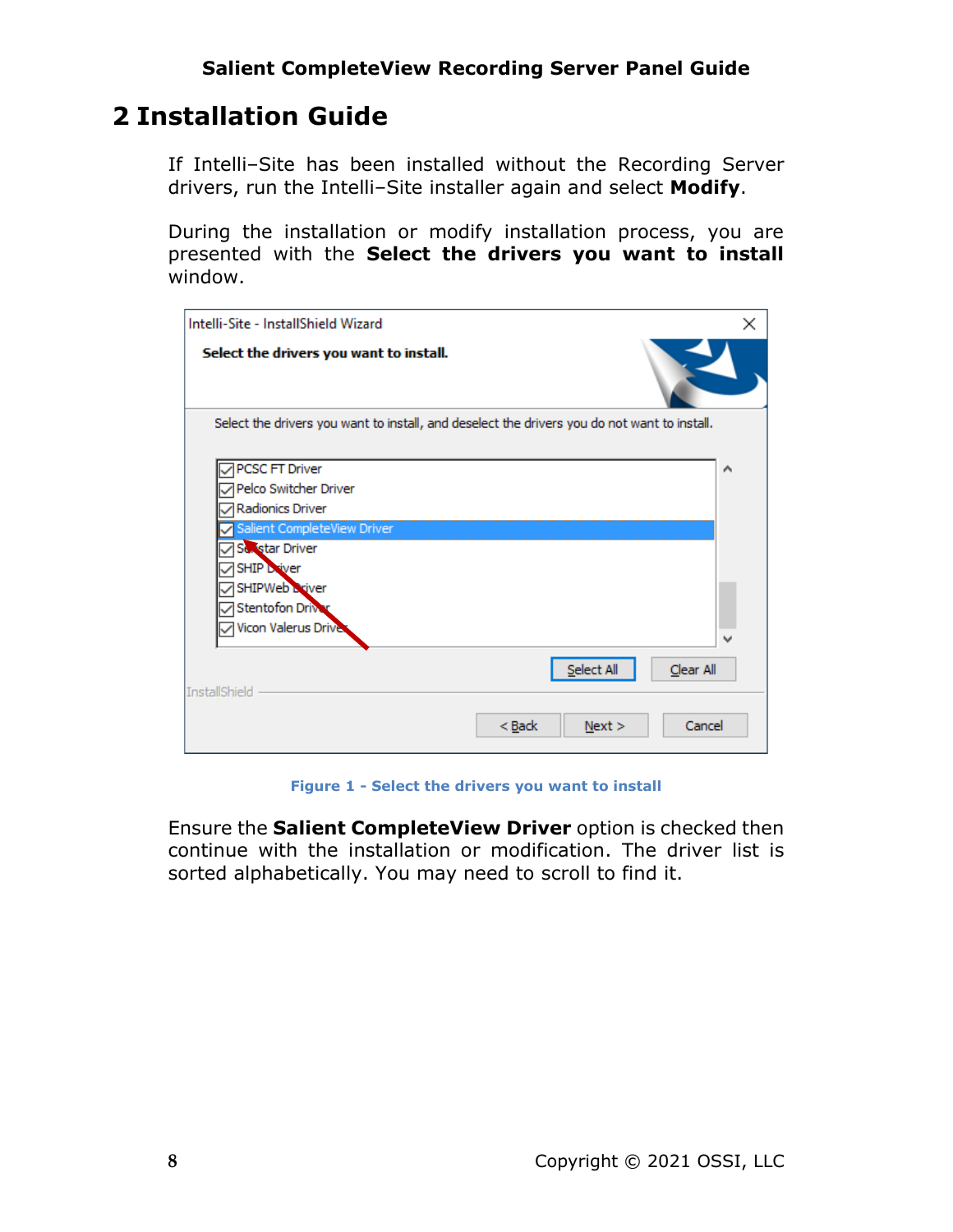# <span id="page-8-0"></span>**3 Hardware Management View**

The Salient CompleteView driver and Recording Server panel are best configured in **Hardware Management View**.

### <span id="page-8-1"></span>*3.1 Setup*

The Salient CompleteView driver and Recording Server panel are best configured in **Hardware Management View**. Before we begin though, it is a good idea to have the IP address or Host name for each Recording Server.

Once the above information is obtained, the setup process is straight forward.

- 1. Add a Salient CompleteView Driver
- 2. Add a Recording Server Panel
- 3. Configure the Recording Server Panel
- 4. Enable the Salient CompleteView Driver

### <span id="page-8-2"></span>**3.1.1 Add a Salient CompleteView Driver**

Adding a Salient CompleteView driver is simple, but important. Without it, no communication with the Recording Server panels can occur.

Launch the Desktop Client and login.

Hardware is managed in the **Manadware Management View**. If you are not in **Hardware Management View**, click on Menu  $\cdot$ and select  $\mathbb{X}$ .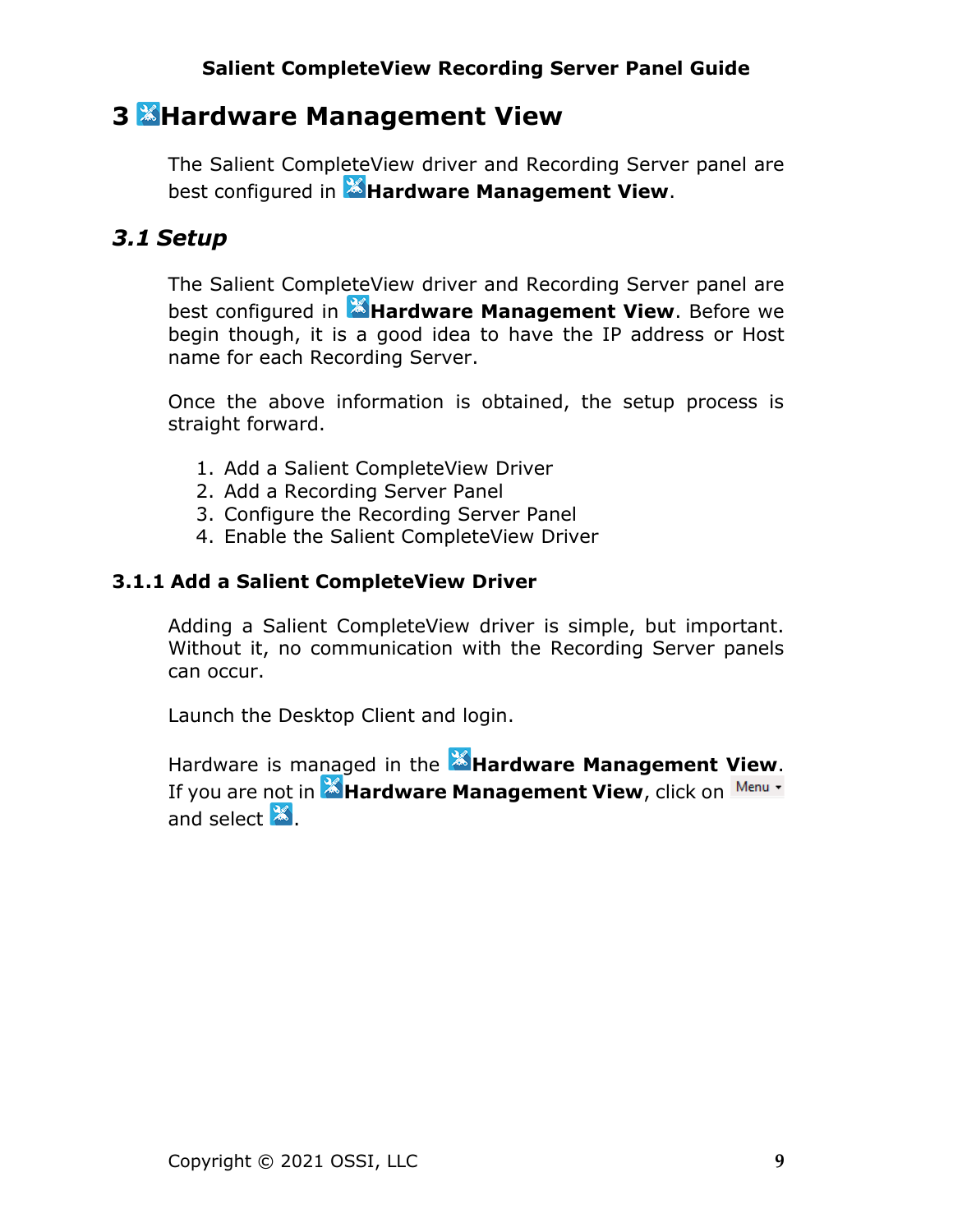|                         | Intelli-Site - Testing |                              |                          |            |        |                    |                                                                                      |                     |       | -        | $\Box$   | $\times$ |
|-------------------------|------------------------|------------------------------|--------------------------|------------|--------|--------------------|--------------------------------------------------------------------------------------|---------------------|-------|----------|----------|----------|
|                         |                        | Site: Corporate Headquarters | $\vee$<br>$\mathbb{Z}^2$ | Area: Area |        | $\vee$ $\parallel$ | <b>Add Driver</b>                                                                    | <b>Reports View</b> |       |          |          |          |
|                         |                        |                              |                          |            |        |                    |                                                                                      |                     |       |          |          |          |
|                         |                        |                              |                          |            |        |                    |                                                                                      |                     |       |          |          |          |
|                         |                        |                              |                          |            |        |                    |                                                                                      |                     |       |          |          |          |
|                         |                        |                              |                          |            |        |                    |                                                                                      |                     |       |          |          |          |
|                         |                        |                              |                          |            |        |                    |                                                                                      |                     |       |          |          |          |
|                         |                        |                              |                          |            |        |                    |                                                                                      |                     |       |          |          |          |
|                         |                        |                              |                          |            |        |                    |                                                                                      |                     |       |          |          |          |
|                         |                        |                              |                          |            |        |                    |                                                                                      |                     |       |          |          |          |
|                         |                        |                              |                          |            |        |                    |                                                                                      |                     |       |          |          |          |
|                         |                        |                              |                          |            |        |                    |                                                                                      |                     |       |          |          |          |
|                         |                        |                              |                          |            |        |                    |                                                                                      |                     |       |          |          |          |
|                         |                        |                              |                          |            |        |                    |                                                                                      |                     |       |          |          |          |
|                         |                        |                              |                          |            |        |                    |                                                                                      |                     |       |          |          |          |
|                         |                        |                              |                          |            |        |                    |                                                                                      |                     |       |          |          |          |
|                         |                        | <b>Alam Description</b>      |                          |            | Status | Priority           | Date                                                                                 | Time                | Count | Card No. | Acked By |          |
| ${\sf Ack}$             | Ack All                |                              |                          |            |        |                    |                                                                                      |                     |       |          |          |          |
| Clear                   | Clear All              |                              |                          |            |        |                    |                                                                                      |                     |       |          |          |          |
|                         |                        | $\langle$                    |                          |            |        |                    |                                                                                      |                     |       |          |          | $\,$     |
| Queue Control<br>Menu - |                        |                              |                          |            |        |                    | License Valid, expires: Friday, January 7, 2022 SMA expires: Friday, January 8, 2021 |                     |       |          |          |          |

#### **Figure 2 - Hardware Management View**

To add the Salient CompleteView driver, click **Add Driver** . The **Choose Driver Type** dialog displays.



**Figure 3 - Choose Driver Type Dialog**

Select *Salient CompleteView* from the **Driver Type** drop-down menu in the **Choose Driver Type** dialog. Click **. OK ...** A new Recording Server driver icon is added to the screen and its properties dialog opens.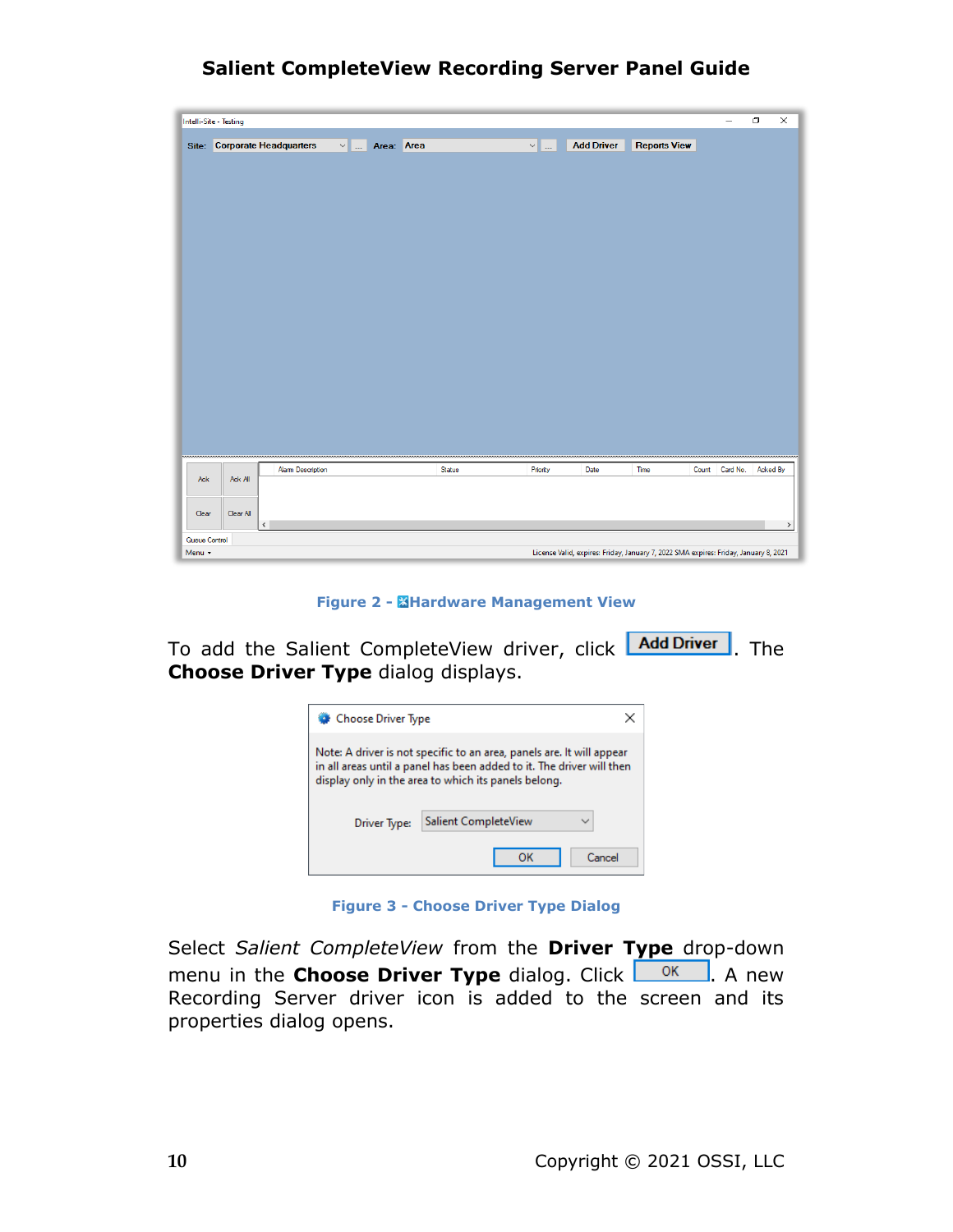| I [1291] New Salient CompleteView Driver<br>× |                |                              |  |  |  |  |  |
|-----------------------------------------------|----------------|------------------------------|--|--|--|--|--|
| Properties                                    |                |                              |  |  |  |  |  |
| New Salient CompleteView Driver<br>Name:      |                | $\frac{+}{+}$<br>1291<br>ID: |  |  |  |  |  |
| <b>All Access</b><br><b>User Level:</b>       | $\checkmark$   |                              |  |  |  |  |  |
| Notes:                                        |                |                              |  |  |  |  |  |
|                                               |                |                              |  |  |  |  |  |
| Enabled:                                      |                |                              |  |  |  |  |  |
| Default Retry Start Delay: ☑                  |                |                              |  |  |  |  |  |
| 츾<br>15<br>Retry Start Delay:                 |                |                              |  |  |  |  |  |
|                                               |                |                              |  |  |  |  |  |
| <b>Panel List:</b>                            | Computer List: |                              |  |  |  |  |  |
|                                               | [4] LATWin10   |                              |  |  |  |  |  |
|                                               |                |                              |  |  |  |  |  |
|                                               | OK             | Cancel                       |  |  |  |  |  |

**Figure 4 - Salient CompleteView Driver Properties Dialog**

Please change the name of the driver to reflect the use and/or location of the panels that this driver will manage.



Next let's add the panel to it.

Copyright © 2021 OSSI, LLC **11**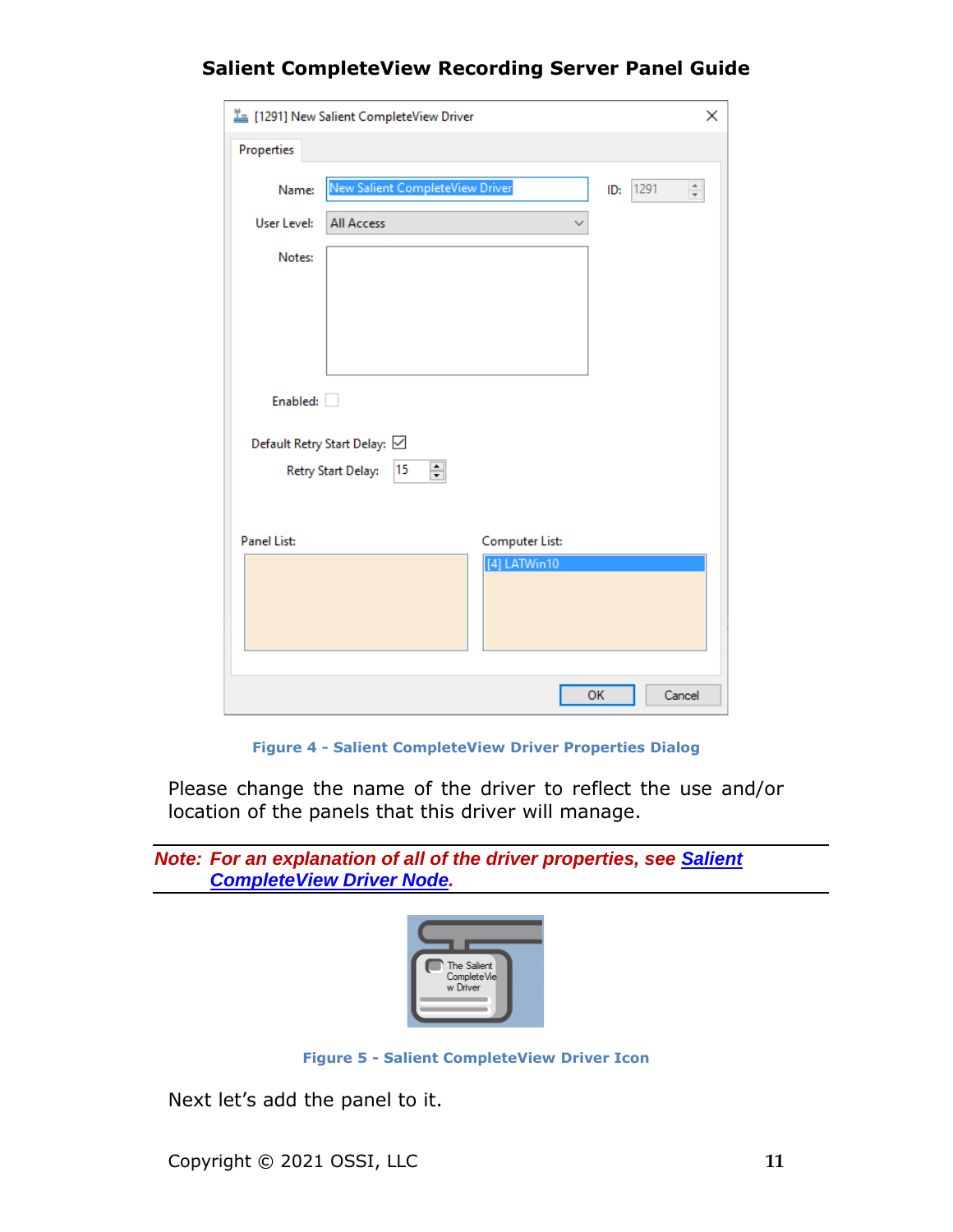### <span id="page-11-0"></span>**3.1.2 Add a Recording Server Panel**

Once the Salient CompleteView driver has been added, it's time to add the Recording Server panel to it.

*Note: Each Recording Server must have its own Salient CompleteView driver.*

Right-click on the Salient CompleteView Driver and select *Add Panel*. The **Add Panel** dialog displays.

| <b>Add Panel</b>                                     |
|------------------------------------------------------|
| □ Salient<br>i Salient CompleteView Recording Server |
| OK<br>Cancel<br>$\div$<br>1<br># to Add:             |

**Figure 6 - Add Panel Dialog**

This dialog only displays the panels that are appropriate for the target driver. Select the Recording Server panel. Click  $\Box$  OK  $\Box$ . A **New Salient CompleteView Recording Server** icon is added to the target Recording Server driver.



**Figure 7 - A new Recording Server panel attached to a Salient CompleteView driver**

Next configure the panel.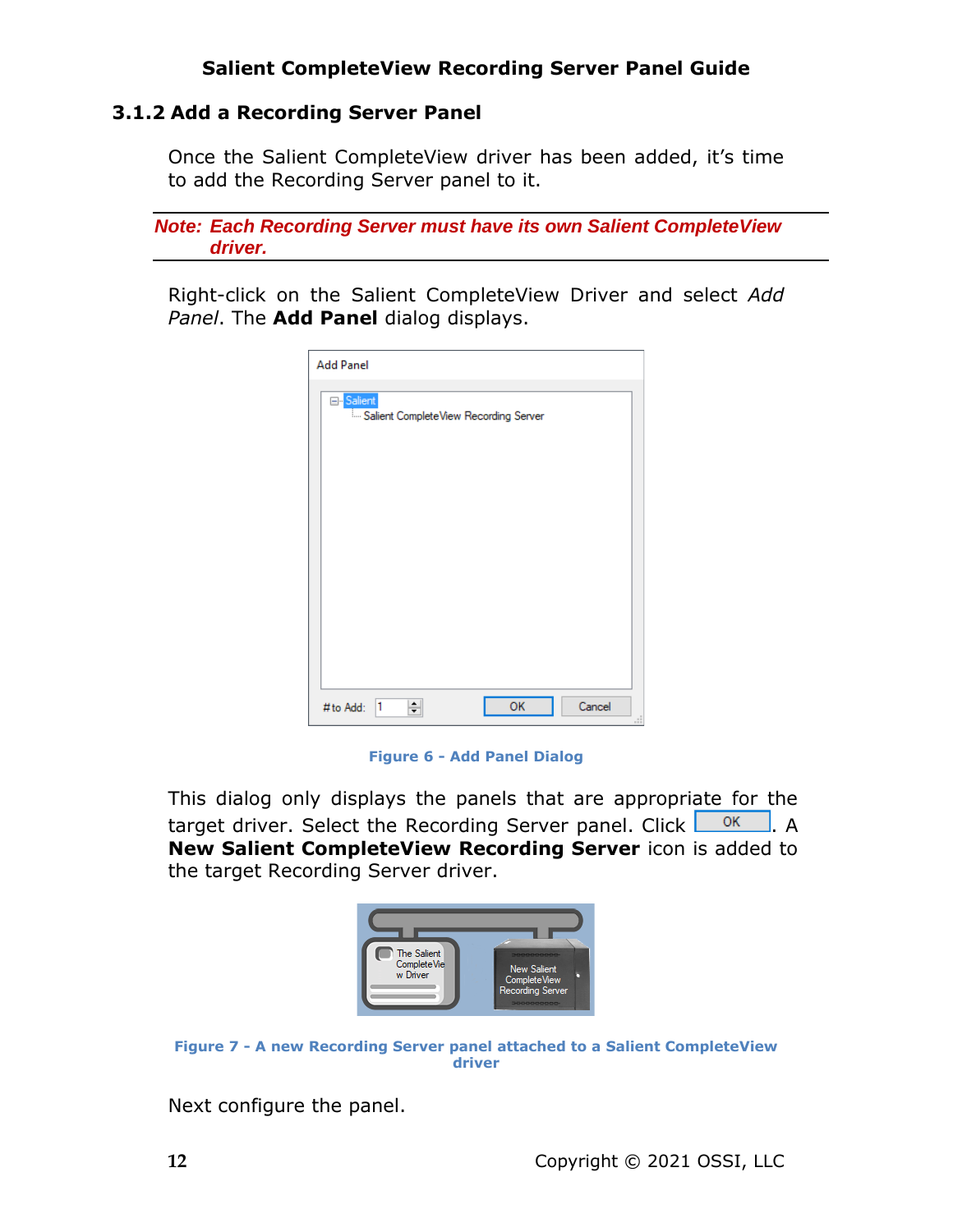### <span id="page-12-0"></span>**3.1.3 Configure the Recording Server Panel**

The Recording Server panel is configured using the **Quick Config** dialog. To open the **Quick Config** dialog, right-click on the Recording Server icon and select *Quick Config*.

| Configure New Salient CompleteView Recording Server |          |     | $\times$           |
|-----------------------------------------------------|----------|-----|--------------------|
| New Salient CompleteView Recording Server<br>Name:  | Cameras: |     |                    |
| Connection Info                                     | Name     | ID  | <b>PTZ Enabled</b> |
| Address:                                            |          |     |                    |
| Username:                                           |          |     |                    |
| Password:                                           |          |     |                    |
|                                                     |          |     |                    |
| <b>Server Statistics</b><br><b>Auto Detect</b>      |          |     |                    |
|                                                     |          |     |                    |
|                                                     |          |     |                    |
|                                                     |          |     |                    |
|                                                     |          |     |                    |
|                                                     |          |     |                    |
|                                                     |          |     |                    |
|                                                     |          | Add | Delete             |
|                                                     | Apply    | OK  | Cancel             |

**Figure 8 – Recording Server Panel Quick Config Dialog**

Change the **Name** to describe its use or location. In our example, it is the video system for Testing.

Set the **Address** to the IP address or host name of the Recording Server computer to which the software will connect. If a port is needed, specify the port by adding it to the address separated by "::" (e.g., 192.168.12.134::8485).

Supply the **Username** and **Password** that Intelli-Site will use to login to the panel. Then click  $\Box$  Apply  $\Box$ . This saves the information.

Now click **Auto Detect** . Intelli-Site connects to the Recording Server and acquires all the pertinent information as configured in the Salient CompleteView Management Server.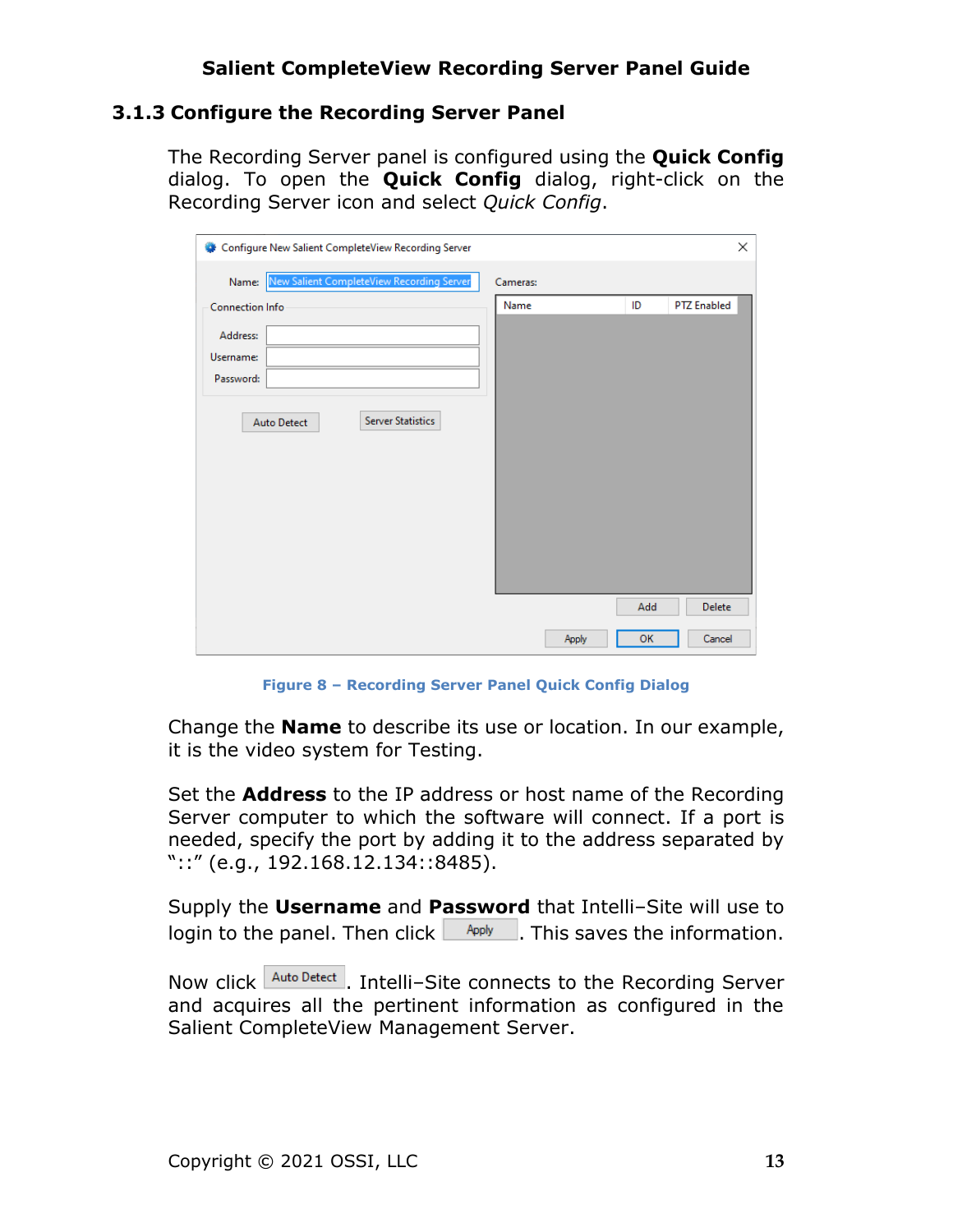|                        | Configure New Salient CompleteView Recording Server |                           |     |                    |
|------------------------|-----------------------------------------------------|---------------------------|-----|--------------------|
| Name:                  | The Salient CompleteView Recording Server           | Cameras:                  |     |                    |
| <b>Connection Info</b> |                                                     | Name                      | ID  | <b>PTZ Enabled</b> |
| Address:               | salient                                             | AMC01415169CF37A0E        | 1   | ☑                  |
|                        |                                                     | VS8100-v2(192.168.12.141) | 2   | ſJ                 |
| Username:              | admin                                               | iPOLIS Samsung            | 3   | L.                 |
| Password:              | ********                                            | Pelco                     | 4   | $\checkmark$       |
|                        | <b>Server Statistics</b><br>Auto Detect             |                           |     |                    |
|                        |                                                     |                           | Add | <b>Delete</b>      |

**Figure 9 - Quick Config dialog after Auto Detect**

Click  $\frac{K}{K}$  to save the data and close the dialog.

*Note: For more information on all of the fields and properties of an Recording Server panel, see [Recording Server](#page-20-2) Panel Node.*

### <span id="page-13-0"></span>**3.1.4 Enable the Salient CompleteView Driver**

At this point, the Recording Server panel and the Salient CompleteView driver are configured, but the driver is not online. A quick way to know this is that the communication indicator is grey.



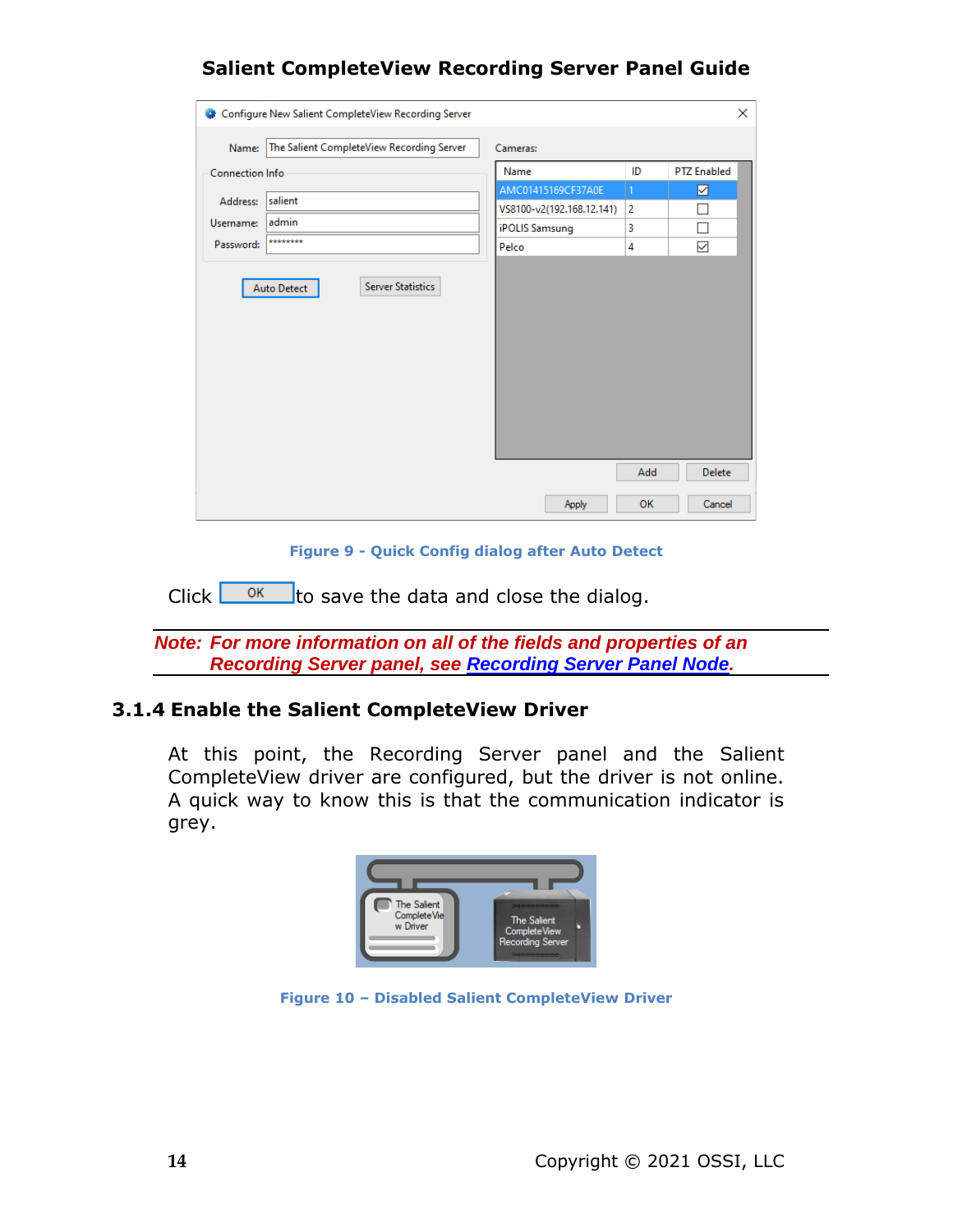Right-click on the driver to open the context menu; select *Enable Driver*. The communications indicator will change color to green when it's online.



**Figure 11 - Enabled Salient CompleteView Driver**

If the Driver Service is not running, the communication indicator for the panel will be red. This does not affect video streaming, either live or playback, but it will keep the Engine from receiving any event notifications.



**Figure 12 - Enabled Salient CompleteView Driver that is not communicating with the Driver Service**

Congratulations! The Recording Server is integrated and ready to use in screen design for **Live View**. Screen design occurs in **Design View**. Also, each of the cameras can be used in **Video View**.

*Note: Video View must be enabled in the user properties dialog for each user that needs access to it.*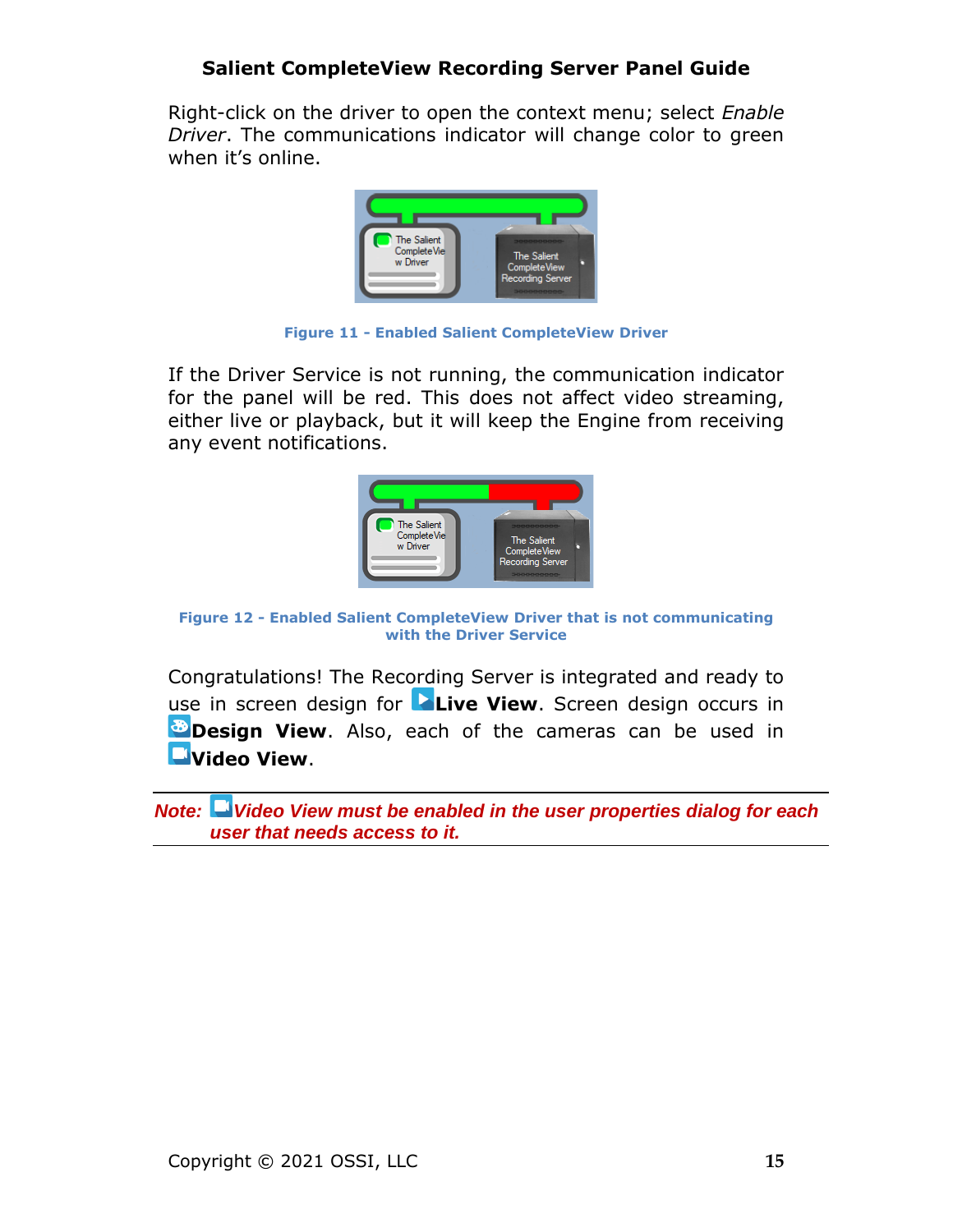# <span id="page-15-0"></span>**4 Video View**

Most facilities will use video displays in **Live View**, but occasionally it may be required to go directly to a camera or to compare several streams or recordings. **Video View** is a quick way to access any camera in the system.

The following discusses enabling Video View and then using the video display in Playback Mode.

### <span id="page-15-1"></span>*4.1 Enabling Video View*

Because this **Video View** is not usually required, it must be enabled in the user properties.

| Properties<br><b>Conditional Logon</b>                                                                                                                                                                                                     |                                                                                                                                          |
|--------------------------------------------------------------------------------------------------------------------------------------------------------------------------------------------------------------------------------------------|------------------------------------------------------------------------------------------------------------------------------------------|
| master<br>User Name:                                                                                                                                                                                                                       | 396<br>User Level:<br><b>All Access</b><br>ID:                                                                                           |
| Password:                                                                                                                                                                                                                                  | Notes:                                                                                                                                   |
| User Type:<br>$\checkmark$                                                                                                                                                                                                                 |                                                                                                                                          |
| <b>User View Options</b>                                                                                                                                                                                                                   |                                                                                                                                          |
| <b>E</b> Design View<br>Ä<br>∙√Documentation View<br>√Exit<br>Hardware Management View<br><b>MLive View</b><br>Reports View<br><b>E</b> - RFID Management View<br><b>E</b> √Scheduled Events View<br>Video View<br><b>Card Data Pages:</b> | <b>Window Options</b><br>Title Bar: $\nabla$<br>$Sizeable: \Box$<br>Fixed Application Bar:<br>Top<br>Position:<br><b>Default Options</b> |
| [206] Card Data Screens\Card Data                                                                                                                                                                                                          | <b>Live View</b><br>Default View:                                                                                                        |
| <b>Tag Data Pages:</b>                                                                                                                                                                                                                     | [326] Default Screen Group\LeadIn<br><b>Initial Screen:</b>                                                                              |
| [333] Tag Data Screens\Tag Data                                                                                                                                                                                                            | User Mask:                                                                                                                               |
|                                                                                                                                                                                                                                            | Voice:                                                                                                                                   |
| <b>Information Manager Options</b>                                                                                                                                                                                                         | <b>User Logon Points</b>                                                                                                                 |
| Visible: $\nabla$                                                                                                                                                                                                                          | Logon Card: 0                                                                                                                            |
| [173] Default<br>Layout:                                                                                                                                                                                                                   | <b>Logon Point:</b>                                                                                                                      |
| $\div$<br>Height: 0                                                                                                                                                                                                                        | <b>Force Logoff Point:</b>                                                                                                               |

*Note: Remember to logout and login again after changing the user properties for the current account for them to go into effect.*

### <span id="page-15-2"></span>*4.2 Playback Mode*

The video display controls for live streaming are exactly the same for Salient as they are explained in the Intelli-Site User's Guide. The playback controls are a little different. This section will point out those differences.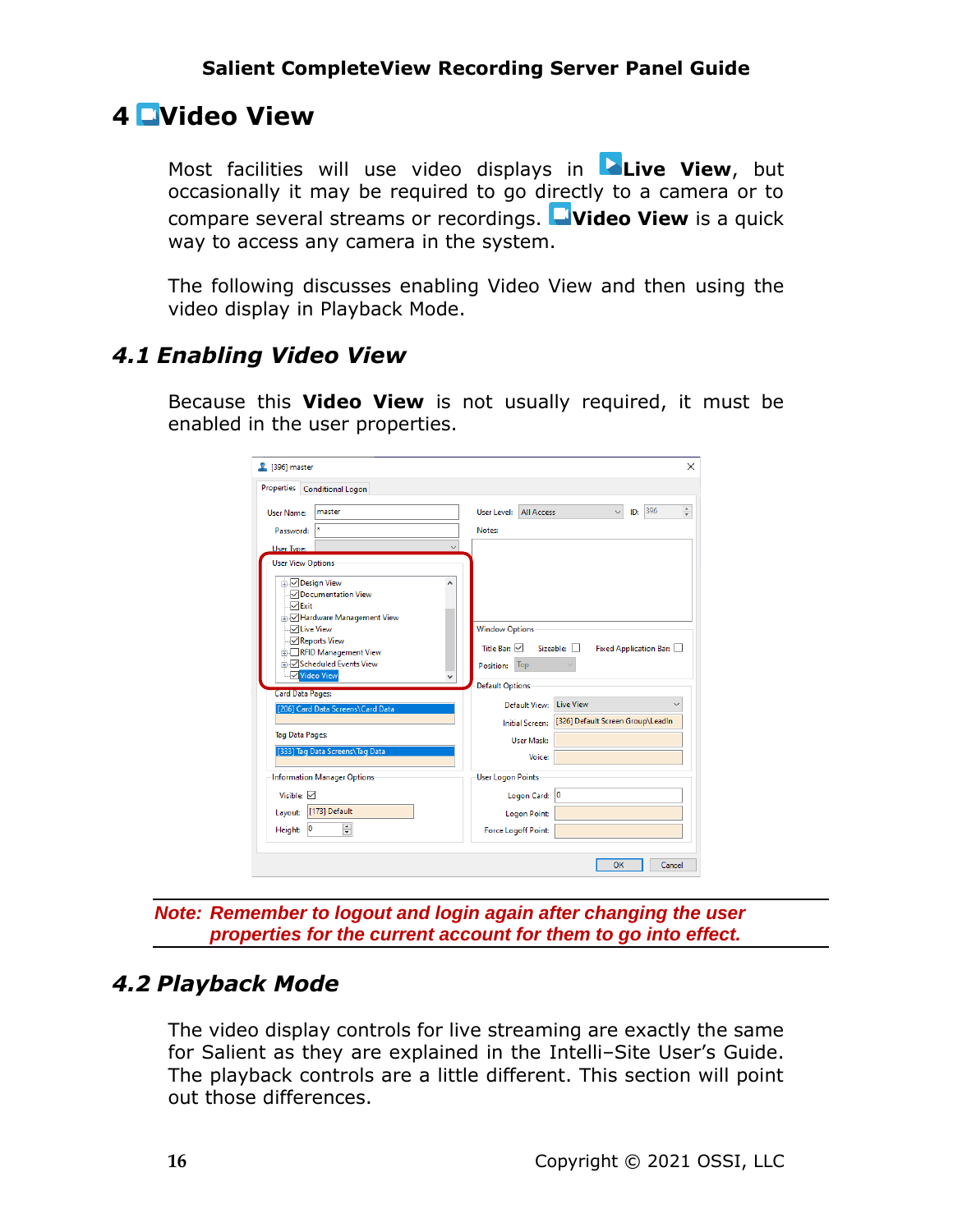After logging in again, select the **in**icon in the menu. This is **Video View**. (Exciting, isn't it?)

|               | Intelli-Site - Public School System |                         |        |          |      |                                                                         | -              | $\Box$   | $\times$ |
|---------------|-------------------------------------|-------------------------|--------|----------|------|-------------------------------------------------------------------------|----------------|----------|----------|
|               |                                     |                         |        |          |      |                                                                         |                |          |          |
|               |                                     |                         |        |          |      |                                                                         |                |          |          |
|               |                                     |                         |        |          |      |                                                                         |                |          |          |
|               |                                     |                         |        |          |      |                                                                         |                |          |          |
|               |                                     |                         |        |          |      |                                                                         |                |          |          |
|               |                                     |                         |        |          |      |                                                                         |                |          |          |
|               |                                     |                         |        |          |      |                                                                         |                |          |          |
|               |                                     |                         |        |          |      |                                                                         |                |          |          |
|               |                                     |                         |        |          |      |                                                                         |                |          |          |
|               |                                     |                         |        |          |      |                                                                         |                |          |          |
|               |                                     |                         |        |          |      |                                                                         |                |          |          |
|               |                                     |                         |        |          |      |                                                                         |                |          |          |
|               |                                     |                         |        |          |      |                                                                         |                |          |          |
|               |                                     |                         |        |          |      |                                                                         |                |          |          |
|               |                                     |                         |        |          |      |                                                                         |                |          |          |
|               |                                     |                         |        |          |      |                                                                         |                |          |          |
| Ack           | Ack All                             | <b>Alam Description</b> | Status | Priority | Date | <b>Time</b>                                                             | Count Card No. | Acked By |          |
|               |                                     |                         |        |          |      |                                                                         |                |          |          |
| Clear         | Clear All                           |                         |        |          |      |                                                                         |                |          |          |
| Queue Control |                                     |                         |        |          |      |                                                                         |                |          |          |
| Menu -        |                                     |                         |        |          |      | License Valid, expires: Wednesday, April 21, 2021 SMA is not valid [11] |                |          |          |

### **Figure 13 - Video View**

When the mouse hovers over a video display, the video tool bar appears.

#### **Figure 14 - Video Display tool bar**

Clicking on  $\begin{bmatrix} \cdot & \cdot & \cdot \\ \cdot & \cdot & \cdot \\ \cdot & \cdot & \cdot \end{bmatrix}$ , opens the list of available cameras. Some of these cameras have side arrows that lead to the presets. We will get there in a moment. Select a camera.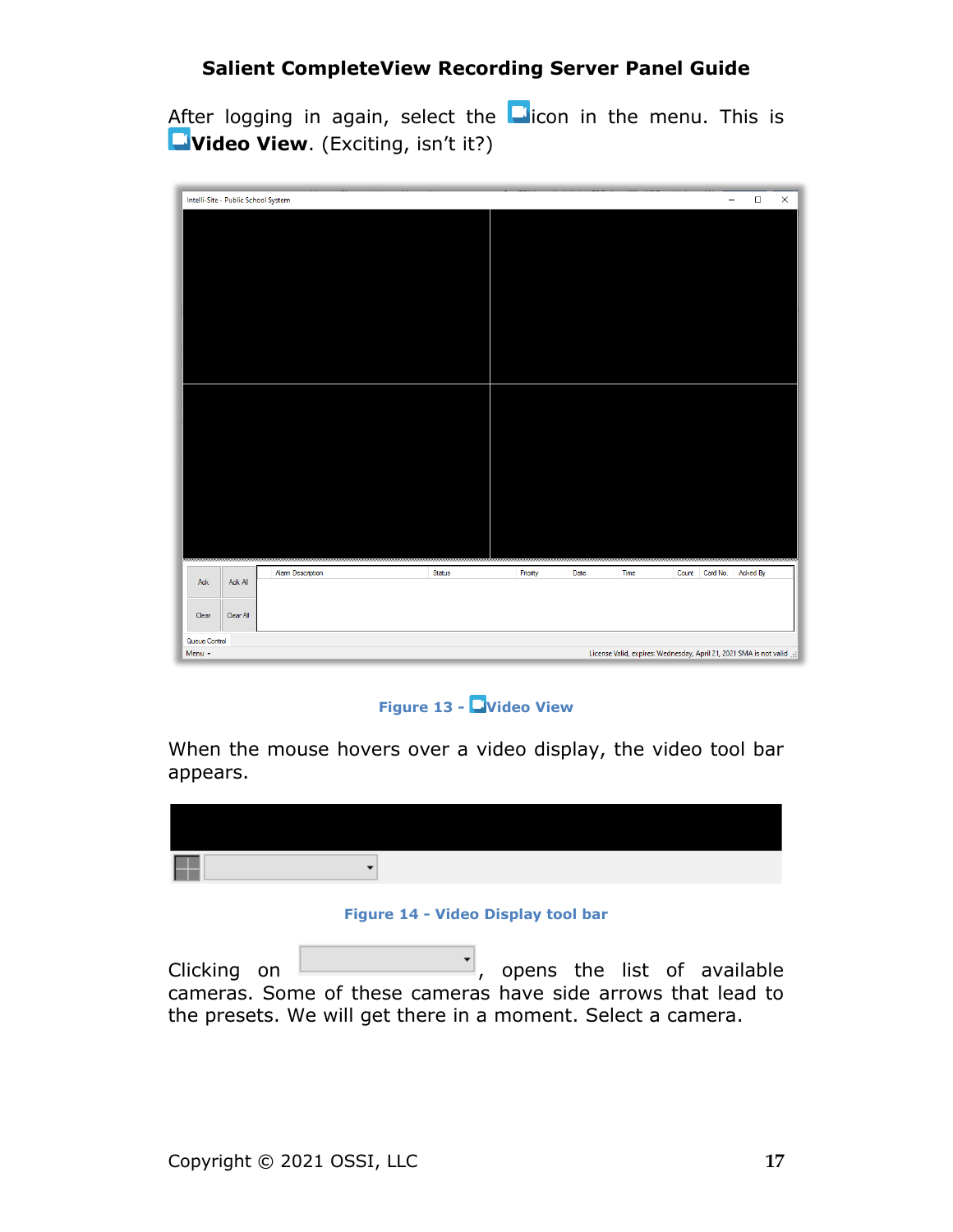

**Figure 15 - Streaming Live Video**

When the mouse hovers over the video display, the video display tool bar displays over the bottom of the video.



**Figure 16 – Video Display Toolbar when Live Streaming**

The hover text for each control is correct for all controls except "Fast Rewind". There is no "Reverse" or "Rewind" concept in Salient CompleteView. There is rewind one frame, but no continuous play in reverse. Therefore, the **S** "Fast Rewind" button has been repurposed. Each click of the **"**Fast Rewind" button slows the playback speed down. When the current playback speed is normal speed, subsequent clicks of the "Fast Rewind" button will slow playback to half speed, one third speed, one quarter speed, and one eighth speed. When playback is at one eighth speed, clicking the **"**"Fast Rewind" button again causes the video display to seek to the beginning of the playback clip.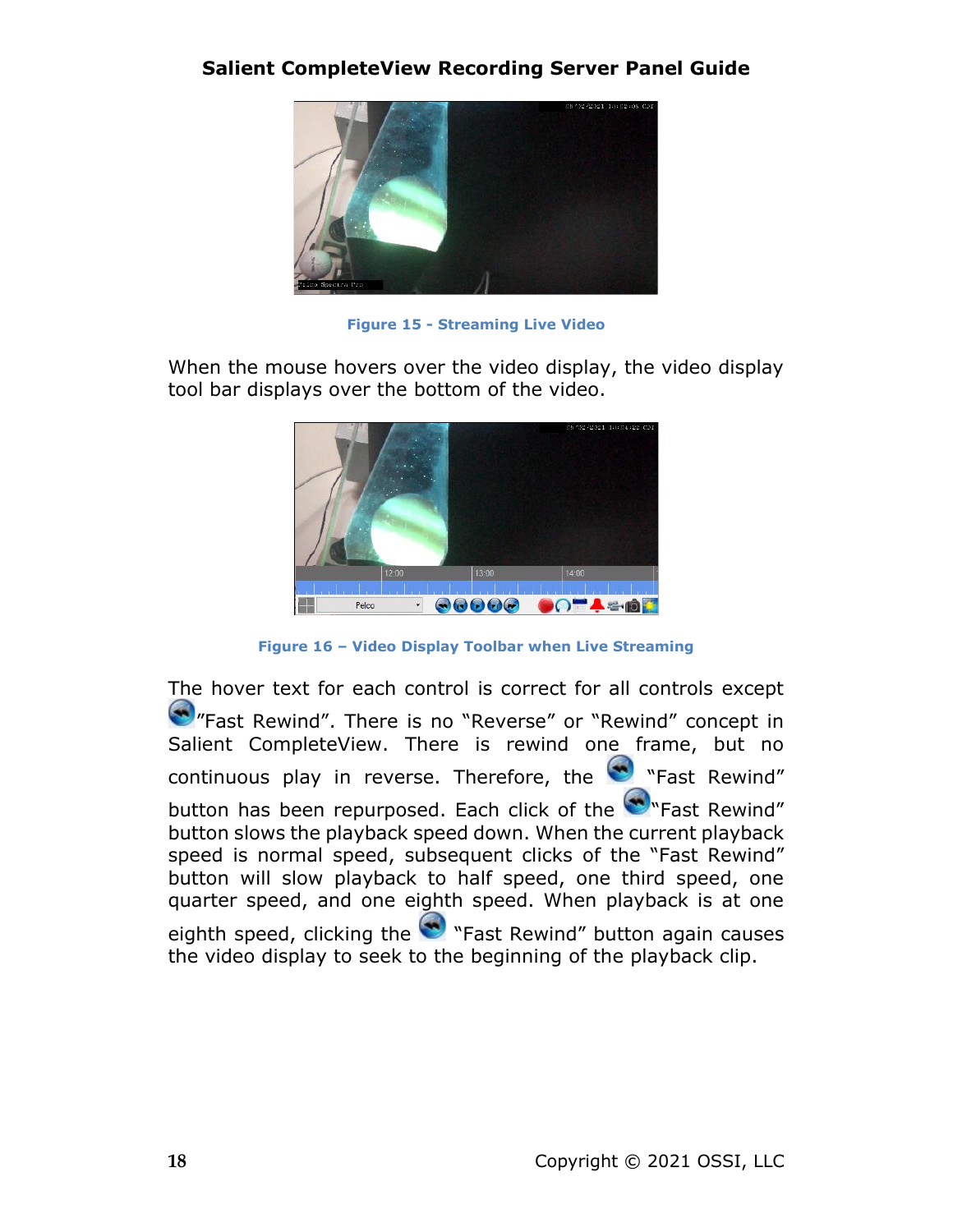# <span id="page-18-0"></span>**5 Design View**

**Design View** is the home of the Project Node Tree and the place where screens and screen objects are programmed. The following sections explain the Salient CompleteView driver node properties, the Recording Server node properties, and screen object programming especially the video display screen object.

### <span id="page-18-2"></span><span id="page-18-1"></span>*5.1 Salient CompleteView Driver Node*

The Salient CompleteView driver node is found by expanding **Setup->Computer Setup->Drivers**.



**Figure 17 - Salient CompleteView Driver node in the Project Node Tree**

Right-click on the driver node and select *Properties* to open the properties dialog.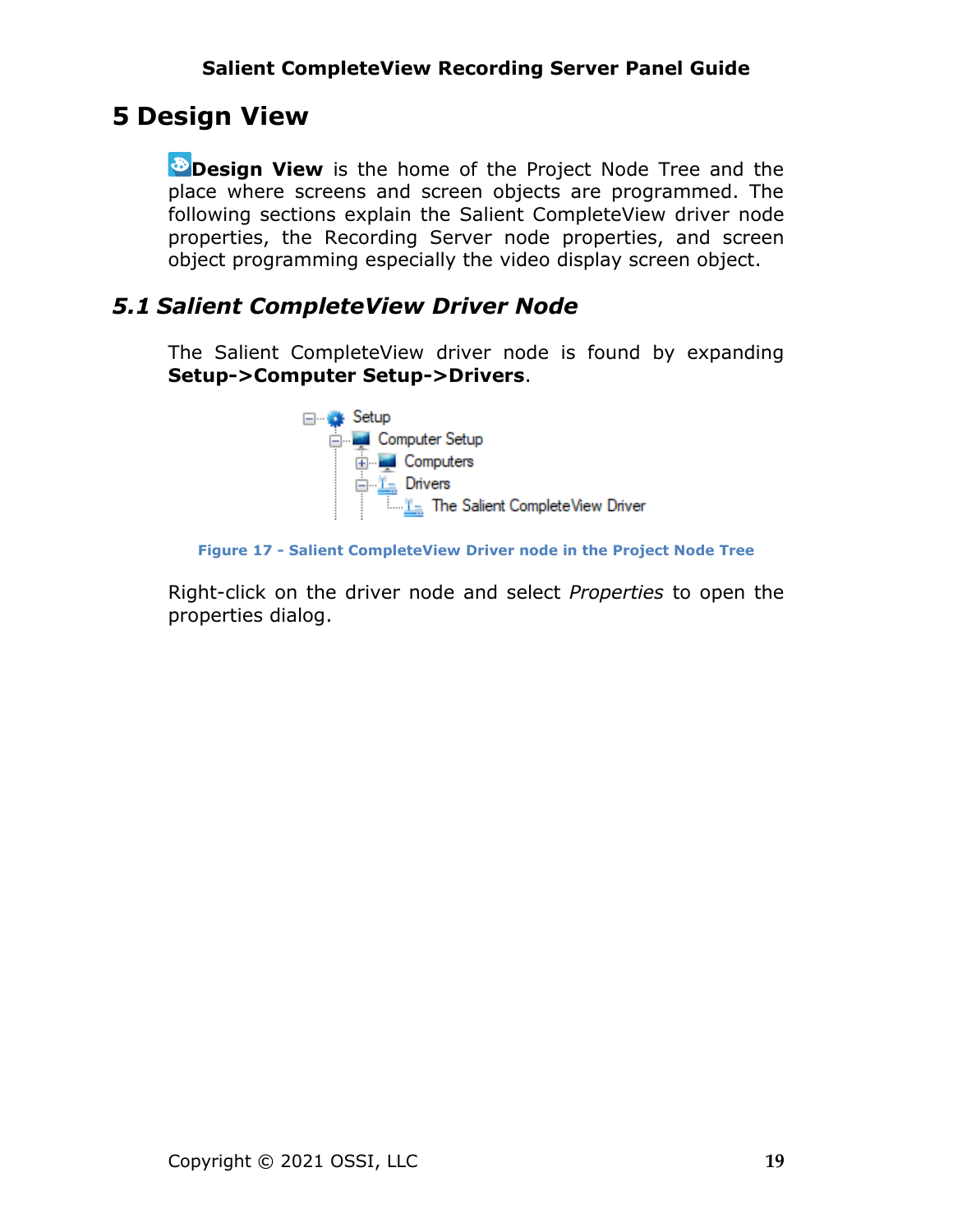|                    | I [1291] The Salient CompleteView Driver |                |           | $\times$                 |
|--------------------|------------------------------------------|----------------|-----------|--------------------------|
| Properties         |                                          |                |           |                          |
| Name:              | The Salient CompleteView Driver          |                | ID:       | $\frac{1}{\tau}$<br>1291 |
| User Level:        | <b>All Access</b>                        |                |           |                          |
| Notes:             |                                          |                |           |                          |
|                    |                                          |                |           |                          |
|                    |                                          |                |           |                          |
|                    |                                          |                |           |                          |
| Enabled: $\vee$    |                                          |                |           |                          |
|                    | Default Retry Start Delay: ☑             |                |           |                          |
|                    | H<br>15<br>Retry Start Delay:            |                |           |                          |
|                    |                                          |                |           |                          |
| <b>Panel List:</b> |                                          | Computer List: |           |                          |
|                    | [1292] The Salient Management Server     | [4] LATWin10   |           |                          |
|                    |                                          |                | <b>OK</b> | Cancel                   |
|                    |                                          |                |           |                          |

**Figure 18 - Salient CompleteView Driver properties dialog**

**Name –** edit box; the name for the node; the name does not have to be unique

**ID –** numeric (disabled); the unique identifier of this node; generated by Intelli-Site

**User Level -** drop-down menu (default: All Access); the User Level a user must possess to open the properties for this node

**Notes –** multiline edit box; any notes the user may have for the node

**Enabled –** check box; when checked the driver is enabled

**Default Retry Start Delay –** checkbox (default: checked); if the driver did not connect, pause before attempting to connect again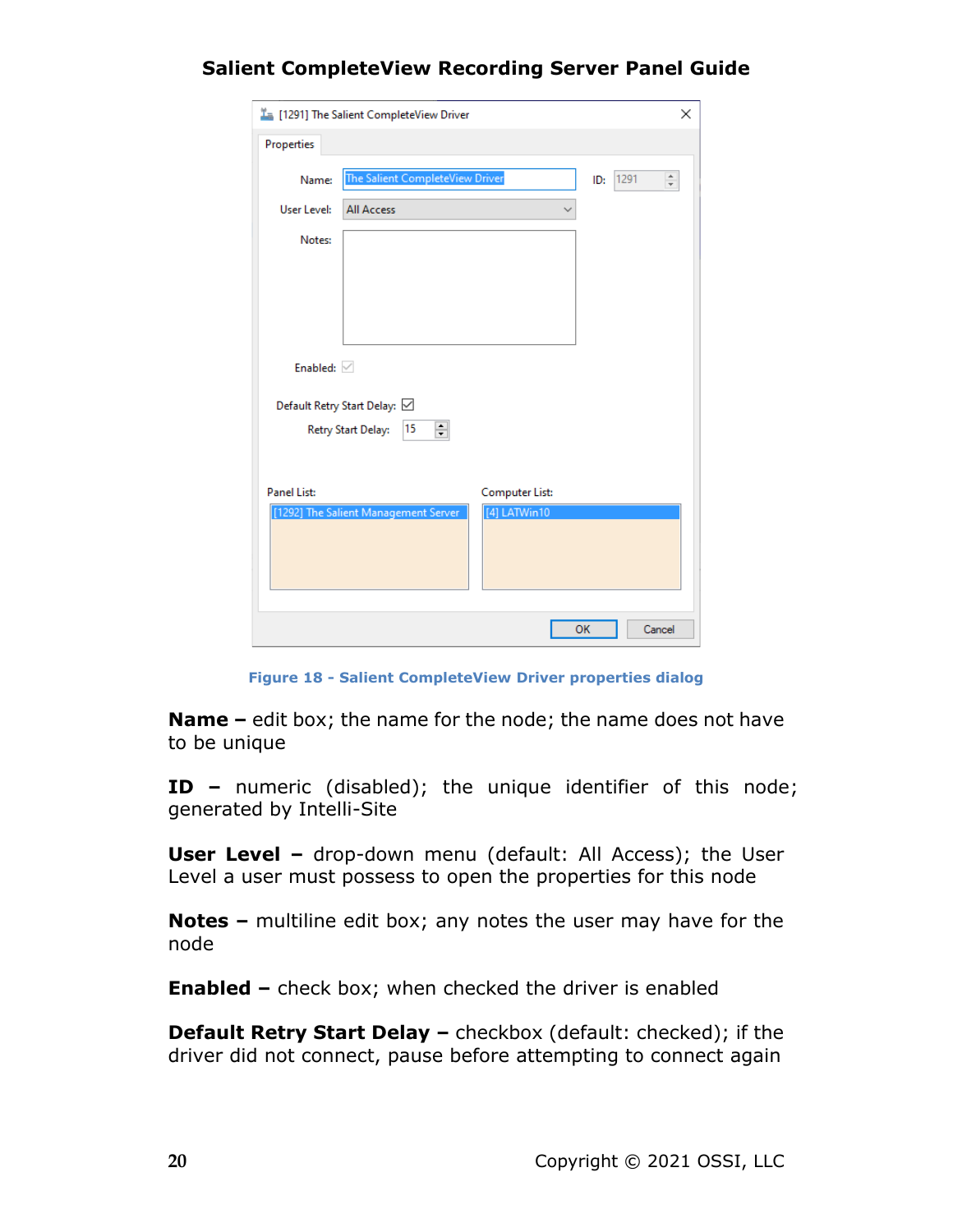**Retry Start Delay –** numeric (default: 15); number of seconds to wait between retries on connection attempts

**Panel List**- drop box; the Recording Server nodes attached to this driver

**Computer List** – drop box (default: the computer on which the Engine is running); the computer node on which this driver is running

### <span id="page-20-2"></span><span id="page-20-0"></span>*5.2 Recording Server Panel Node*

The Recording Server panel node is found by expanding **System Layout** then the Site and Area to which the Recording Server panel was added in **Mardware Management View**. In the example below, the panel was added to the site **Corporate Headquarters** and the area **Area**.



**Figure 19 - The Recording Server panel node in the Project Node Tree**

The Recording Server panel node is the root node for the panel. The following sections will explain:

- The properties of the Recording Server panel node
- The configuration of the Recording Server panel (a.k.a. **Quick Config**)
- The child nodes of the Recording Server panel

### **5.2.1 Recording Server Panel Node Properties**

<span id="page-20-1"></span>Right-click on the Recording Server panel node to open the properties. Some of these fields are better managed on the Quick Config dialog. Others are only found here. These fields are not part of the day to day running of the system.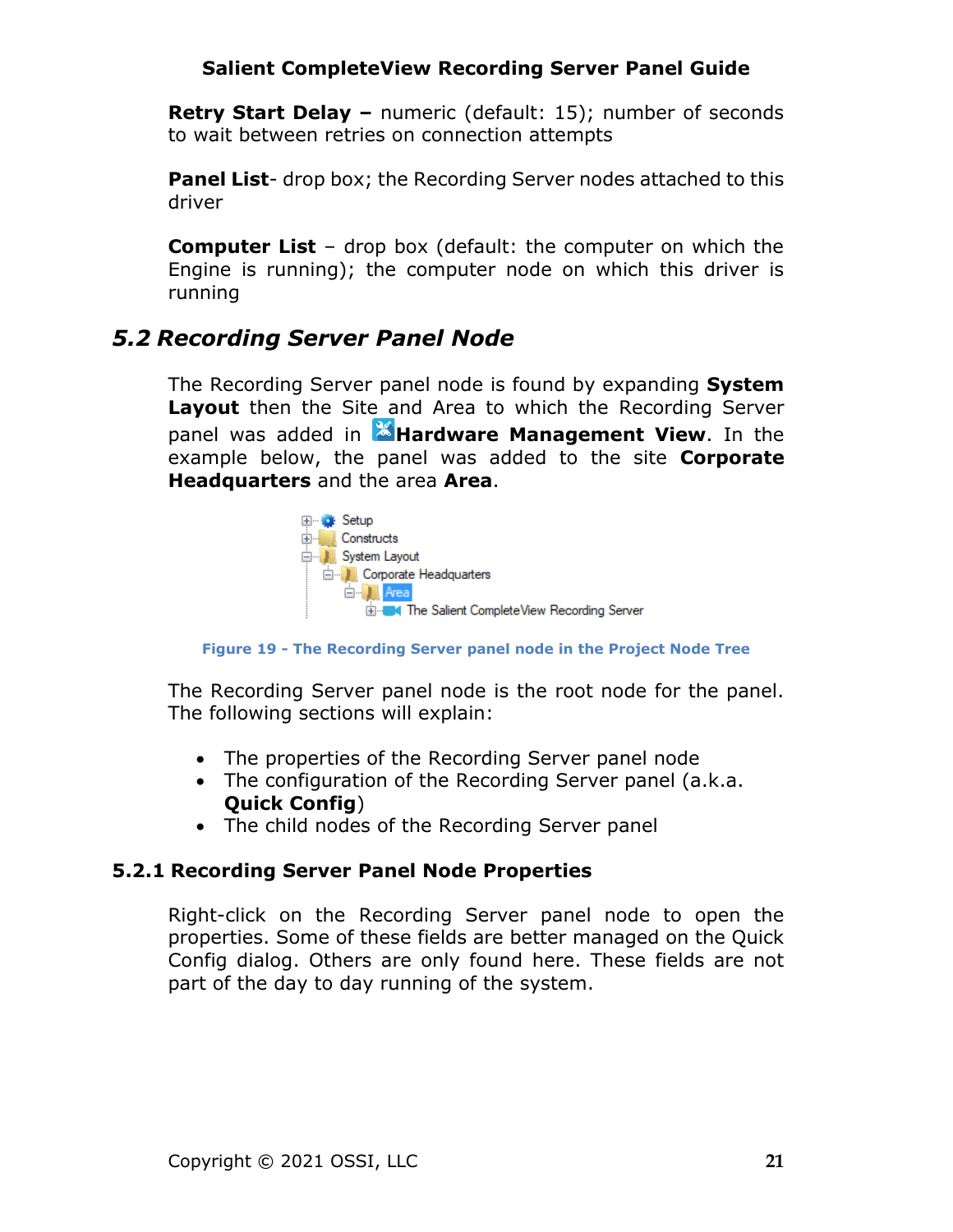|                               | 1292] The Salient CompleteView Recording Server | ×                              |
|-------------------------------|-------------------------------------------------|--------------------------------|
| Properties                    |                                                 |                                |
| Name:                         | The Salient CompleteView Recording Server       | $\frac{a}{\pi}$<br>1292<br>ID: |
| User Level:                   | <b>All Access</b><br>▽                          |                                |
| Notes:                        |                                                 |                                |
|                               |                                                 |                                |
|                               |                                                 |                                |
|                               |                                                 |                                |
|                               |                                                 |                                |
|                               | Virtual: Virtual Point:                         |                                |
| <b>Connection Information</b> |                                                 |                                |
| Address:                      | salient                                         |                                |
| Username:                     | admin                                           |                                |
| Password:                     | ********                                        |                                |
|                               |                                                 |                                |
|                               |                                                 |                                |
|                               |                                                 | OK<br>Cancel                   |

**Figure 20 - Recording Server node properties dialog**

**Name –** edit box; the name for the node; the name doesn't have to be unique

**ID –** numeric (disabled); the unique identifier of this node; generated by Intelli-Site

**User Level -** drop-down menu (default: All Access); the User Level a user must possess to open the properties for this node

**Notes –** multiline edit box; any notes the user may have for the node

**Virtual** – check box; when checked the panel is virtualized, allowing the driver to be brought online without having the physical panel available

**Virtual Point** – drop box; this I/O Point will be set when the panel is virtualized, clear when it is not

**Address** – edit text; the IP address or host name of the Recording Server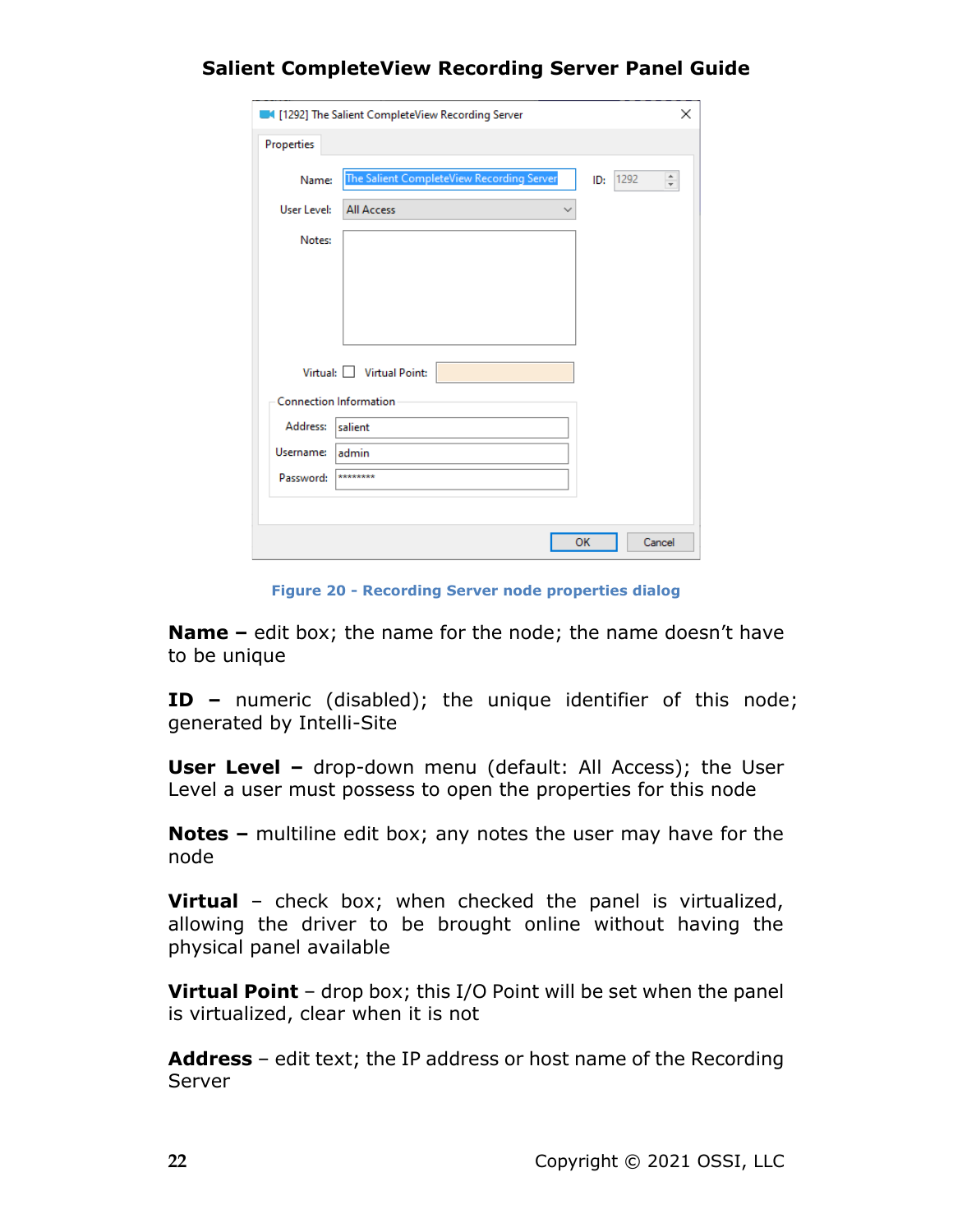**Username** – edit text; the username credential for logging in to the panel

**Password** – edit text (masked); the password credential for logging in to the panel

### **5.2.2 Recording Server Panel Quick Config**

<span id="page-22-0"></span>The **Quick Config** dialog is accessible either in **Alendware Management View** or in **Design View**. To open the **Quick Config** dialog, right-click on the Recording Server panel node and select *Quick Config*.

|                        | Configure New Salient CompleteView Recording Server |                           |     | $\times$           |
|------------------------|-----------------------------------------------------|---------------------------|-----|--------------------|
| Name:                  | The Salient CompleteView Recording Server           | Cameras:                  |     |                    |
| <b>Connection Info</b> |                                                     | Name                      | ID  | <b>PTZ Enabled</b> |
| Address:               | salient                                             | AMC01415169CF37A0E        | 1   | ☑                  |
|                        |                                                     | VS8100-v2(192.168.12.141) | 2   |                    |
| Username:              | admin                                               | iPOLIS Samsung            | 3   | П                  |
| Password:              | ********                                            | Pelco                     | 4   | $\checkmark$       |
|                        |                                                     |                           |     |                    |
|                        |                                                     |                           | Add | Delete             |
|                        |                                                     | Apply                     | OK  | Cancel             |

**Figure 21 - Recording Server panel Quick Config dialog**

**Name –** edit box; the name of the Recording Server panel; updating this field will change the name of the node

**Address –** numeric; the IP address or host name of the Recording Server panel; if a port is needed, specify the port by adding it to the address separated by "::" (e.g., 192.168.12.134::8485)

**Username** – edit text; the username credential for logging in to the panel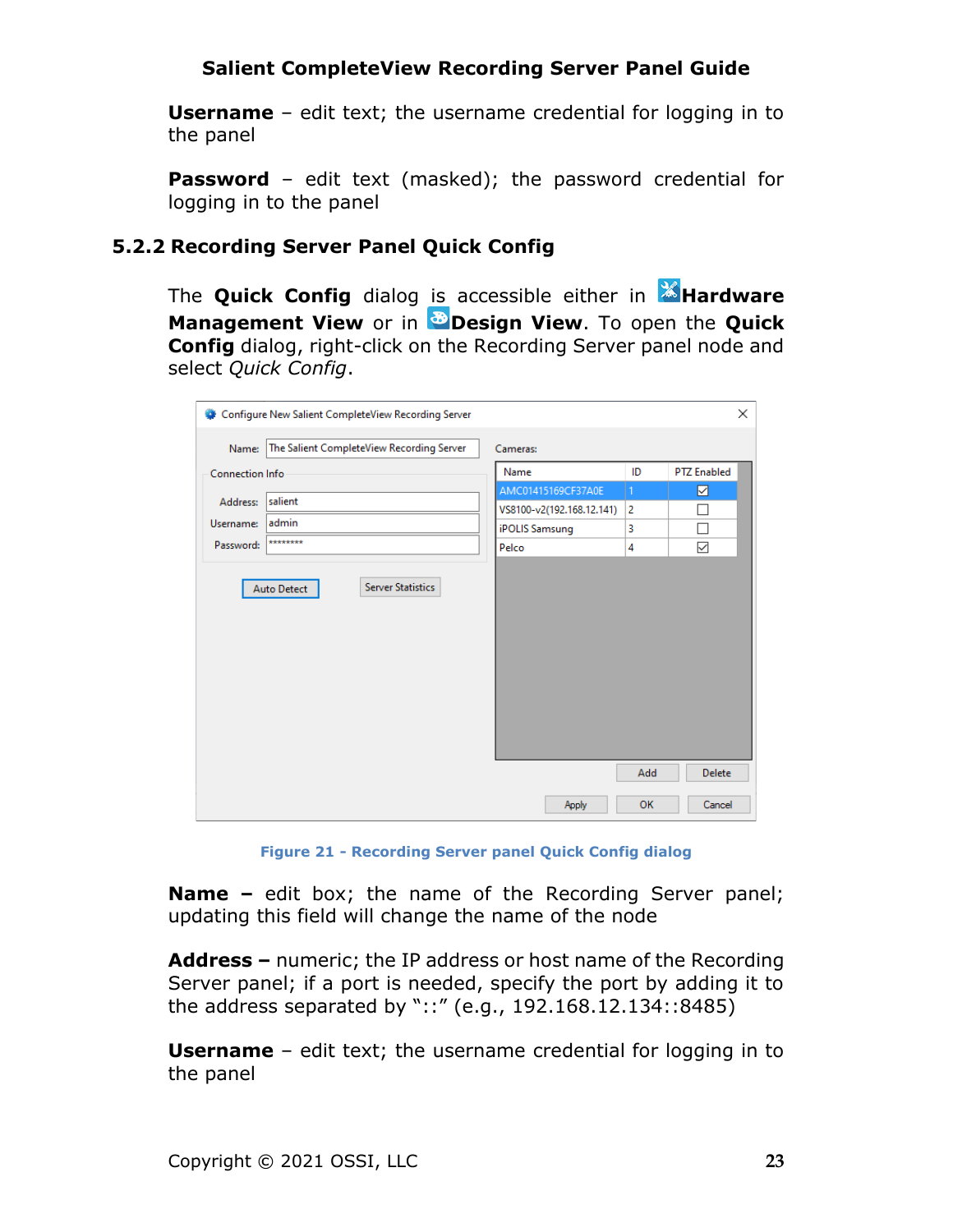**Password** – edit text (masked); the password credential for logging in to the panel

Auto Detect - button; click to import the cameras

Server Statistics - button; click to view the statistics for the selected recording server

**Cameras** – table; the cameras managed by this Recording Server; can be imported via the Auto Detect button or added individually using the  $\Box$   $\Box$  button below this table

**Name –** edit text; name of the camera

**ID –** edit text; the unique identifier for the camera

**PTZ Enabled –** checkbox; when checked, the camera is a PTZ camera

### **5.2.3 Recording Server Panel Child Nodes**

<span id="page-23-0"></span>There are two child nodes: **Cameras**, **Recording Servers**, and **Alarms**.



**Figure 22 - Recording Server Panel node and child nodes**

The **Cameras** node contains the cameras. The **Alarms** are the events associated with the specific Recording Server.

### **5.2.3.1 Cameras**

Expanding the **Cameras** node reveals the different camera nodes.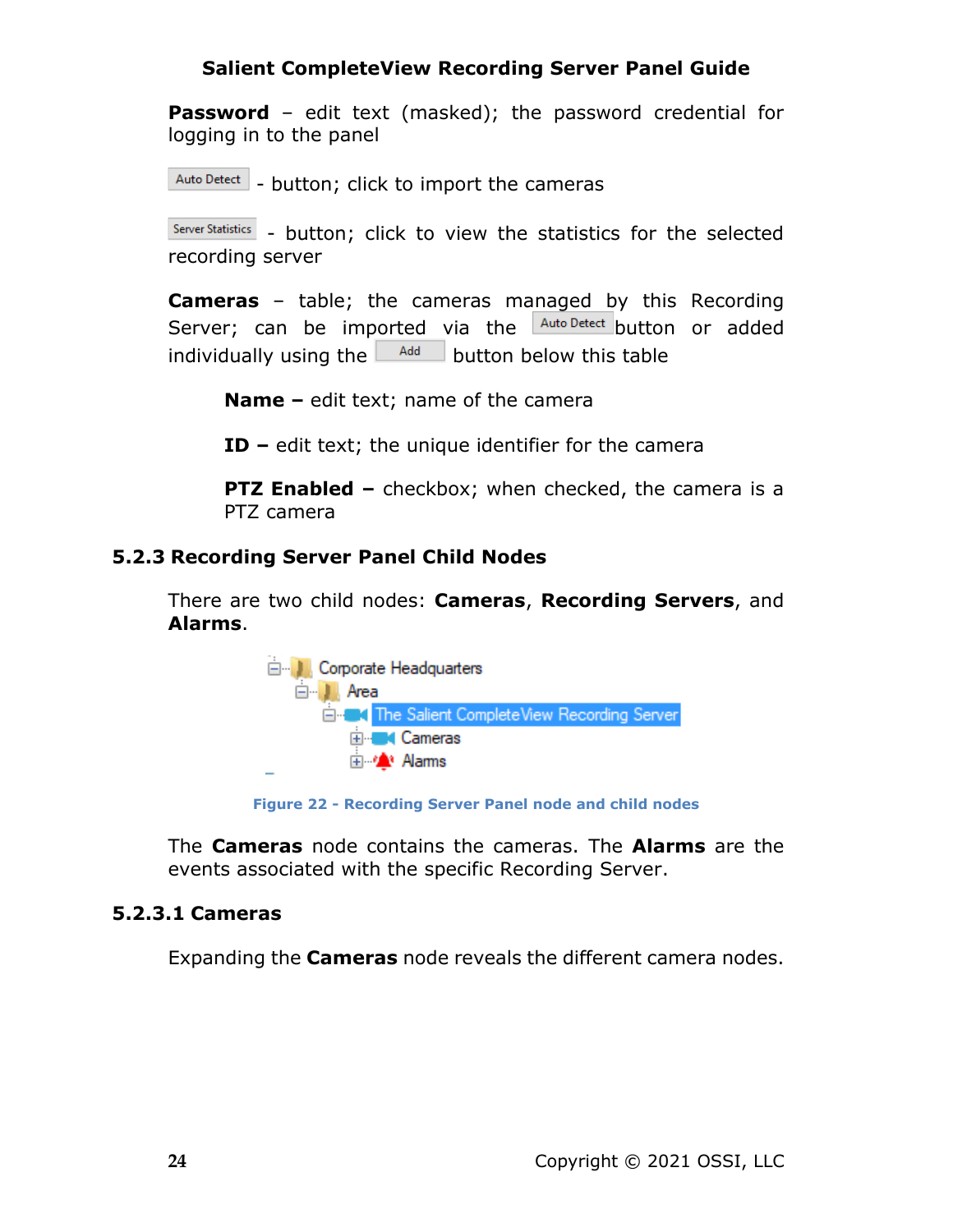

**Figure 23 – Cameras nodes**

Each camera node has two (2) child nodes: **Presets** and **Alarms**. If the camera is a PTZ camera, the **Presets** node contains the various presets. The **Alarms** node contains the possible camera alarms.

#### 5.2.3.1.1 Camera Properties Dialog

Right-click on a camera node and select *Properties*.

|             | The Salient CompleteView Recording Server\VS8100-v2(192.168.12.141) |     |      | ×      |
|-------------|---------------------------------------------------------------------|-----|------|--------|
| Properties  |                                                                     |     |      |        |
| Name:       | VS8100-v2(192.168.12.141)                                           | ID: | 1306 | ≑      |
| User Level: | <b>All Access</b><br>$\checkmark$                                   |     |      |        |
| Notes:      |                                                                     |     |      |        |
|             |                                                                     |     |      |        |
|             |                                                                     |     |      |        |
|             |                                                                     |     |      |        |
| ID:         | ≑∣<br>2<br>PTZ Enabled:                                             |     |      |        |
|             |                                                                     |     |      |        |
|             |                                                                     |     |      |        |
|             | OK                                                                  |     |      | Cancel |

**Figure 24 - Camera node properties dialog**

**Name –** edit box; the name for the node; the name doesn't have to be unique

**ID –** numeric (disabled); the unique identifier of this node; generated by Intelli-Site

**User Level -** drop-down menu (default: All Access); the User Level a user must possess to open the properties for this node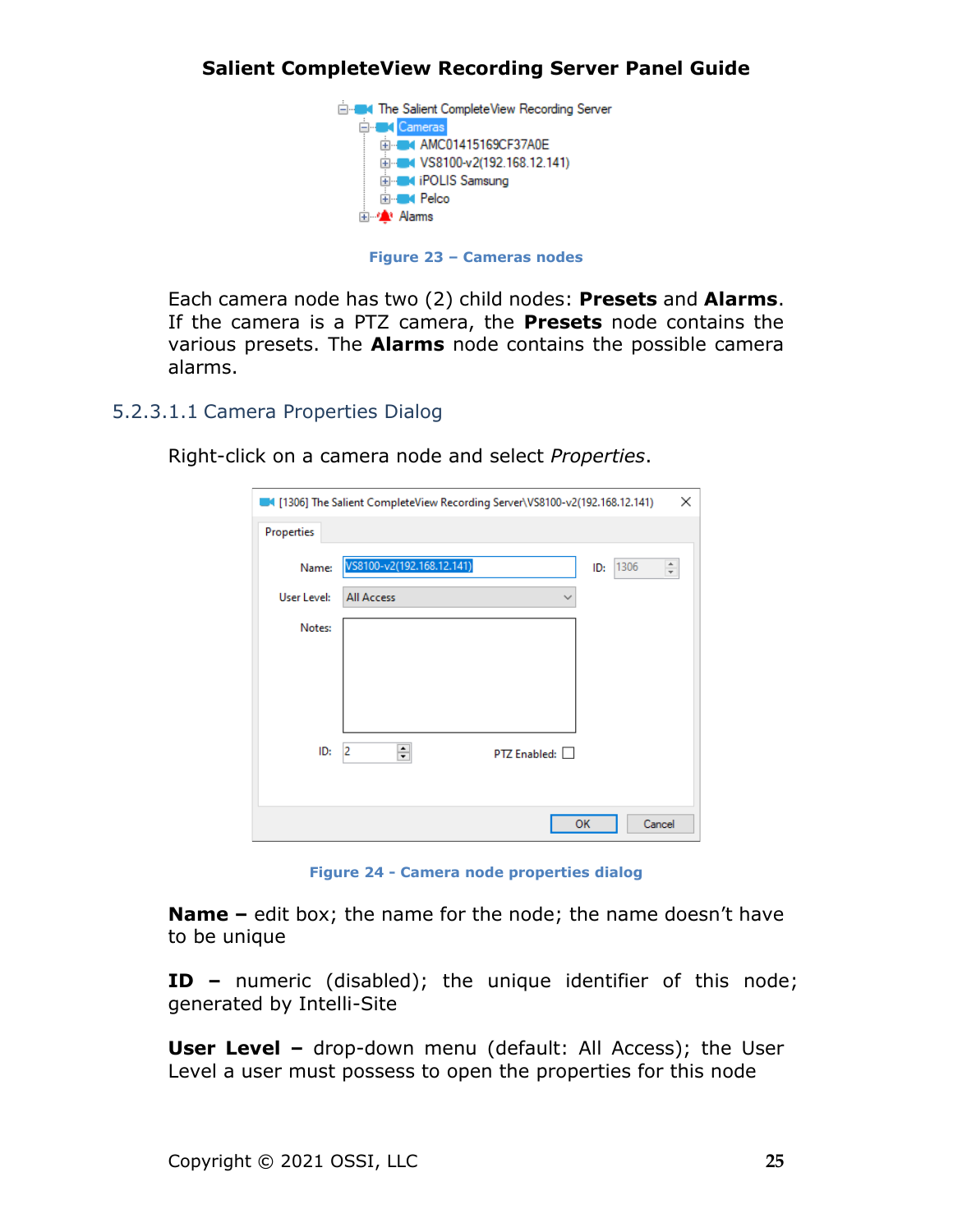**Notes –** multiline edit box; any notes the user may have for the node

**ID –** text box; the unique identifier of the camera for the Recording Server

**PTZ Enabled –** checkbox; when checked, this camera is a PTZ camera

#### 5.2.3.1.2 Presets Node

The discovered presets for the camera are stored here. Each preset node is a GenProtoNode, an I/O Point with a couple extra fields.

Right-click on a preset node and select *Properties*.

|                    | UM [1331] VS8100-v2(192.168.12.141)\Top Left               | × |
|--------------------|------------------------------------------------------------|---|
|                    | Properties Operation Alarm Queue Actions                   |   |
| Name:              | <b>Top Left</b><br>1331<br>$\frac{\triangle}{\tau}$<br>ID: |   |
| <b>User Level:</b> | <b>All Access</b><br>$\checkmark$                          |   |
| Notes:             |                                                            |   |
|                    |                                                            |   |
|                    |                                                            |   |
|                    |                                                            |   |
|                    |                                                            |   |
| Address:           | 1                                                          |   |
| Protocol:          |                                                            |   |
| Node Type:         | Preset<br>$\checkmark$                                     |   |
|                    |                                                            |   |
|                    |                                                            |   |
|                    |                                                            |   |
|                    |                                                            |   |
|                    |                                                            |   |
|                    |                                                            |   |
|                    | OK<br>Cancel                                               |   |

**Figure 25 - Preset node properties dialog**

This document only discusses those fields specific to the panel. See the User's Guide for information about the rest of fields.

**Name –** edit box; the name for the node; the name doesn't have to be unique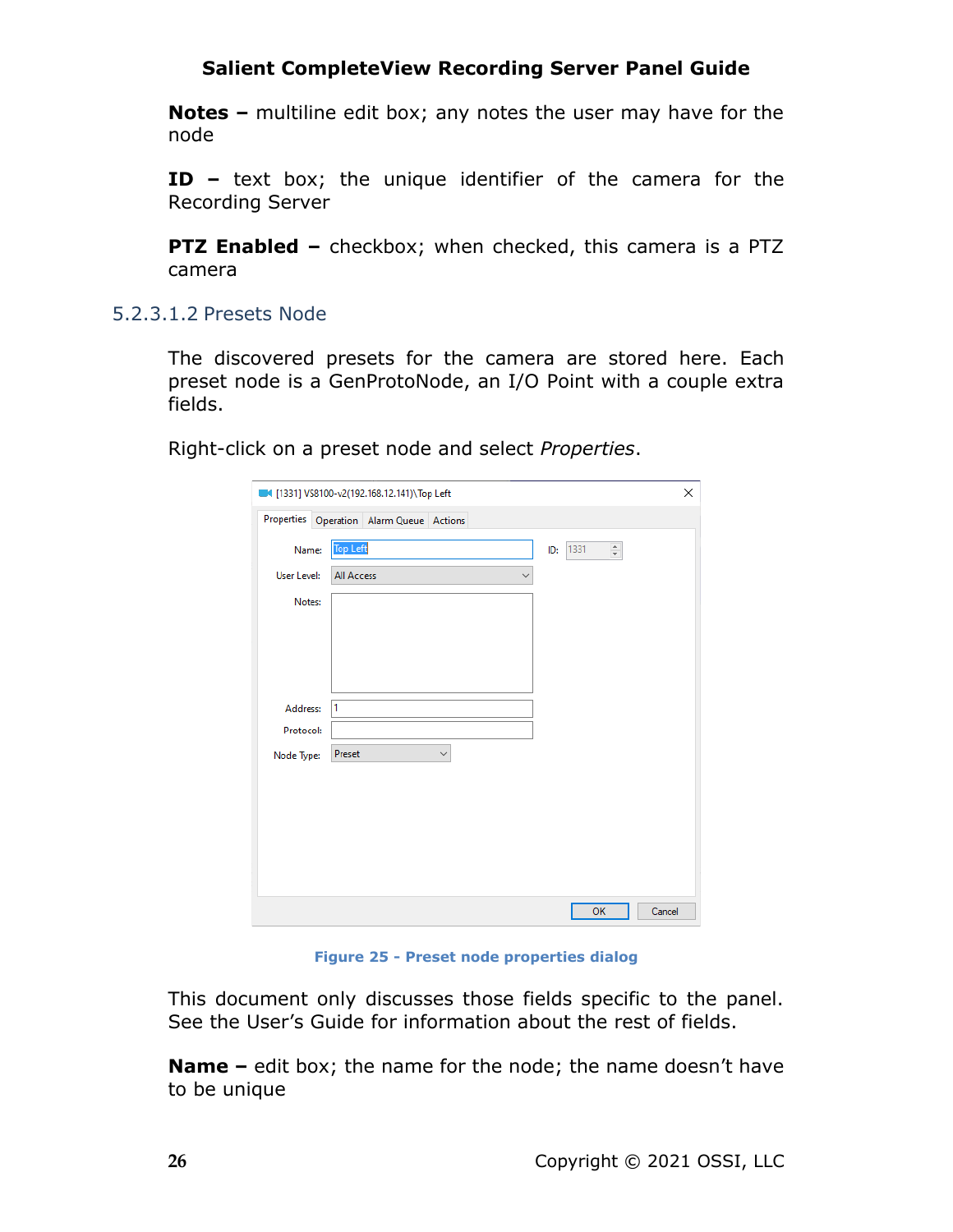**ID –** numeric (disabled); the unique identifier of this node; generated by Intelli-Site

**Address –** edit box; the preset number

**Protocol –** edit box; leave this empty

**Node Type –** drop-down list; the type of node, in this case *Preset*

#### 5.2.3.1.3 Alarms Nodes

The discovered alarms for the camera are stored here. Each alarm node is a GenProtoNode, an I/O Point with a couple extra fields.

Right-click on a preset node and select *Properties*.

|             | → [1341] VS8100-v2(192.168.12.141)\Motion Detection               | × |
|-------------|-------------------------------------------------------------------|---|
|             | Properties Operation Alarm Queue Actions                          |   |
| Name:       | <b>Motion Detection</b><br>1341<br>$\frac{\triangle}{\pi}$<br>ID: |   |
| User Level: | <b>All Access</b><br>$\checkmark$                                 |   |
| Notes:      |                                                                   |   |
|             |                                                                   |   |
|             |                                                                   |   |
|             |                                                                   |   |
| Address:    | 10                                                                |   |
| Protocol:   |                                                                   |   |
| Node Type:  | $\checkmark$<br><b>IO</b>                                         |   |
|             |                                                                   |   |
|             |                                                                   |   |
|             |                                                                   |   |
|             |                                                                   |   |
|             |                                                                   |   |
|             | OK<br>Cancel                                                      |   |

**Figure 26 - Preset node properties dialog**

This document only discusses those fields specific to the panel. See the User's Guide for information about the rest of fields.

**Name –** edit box; the name for the node; the name doesn't have to be unique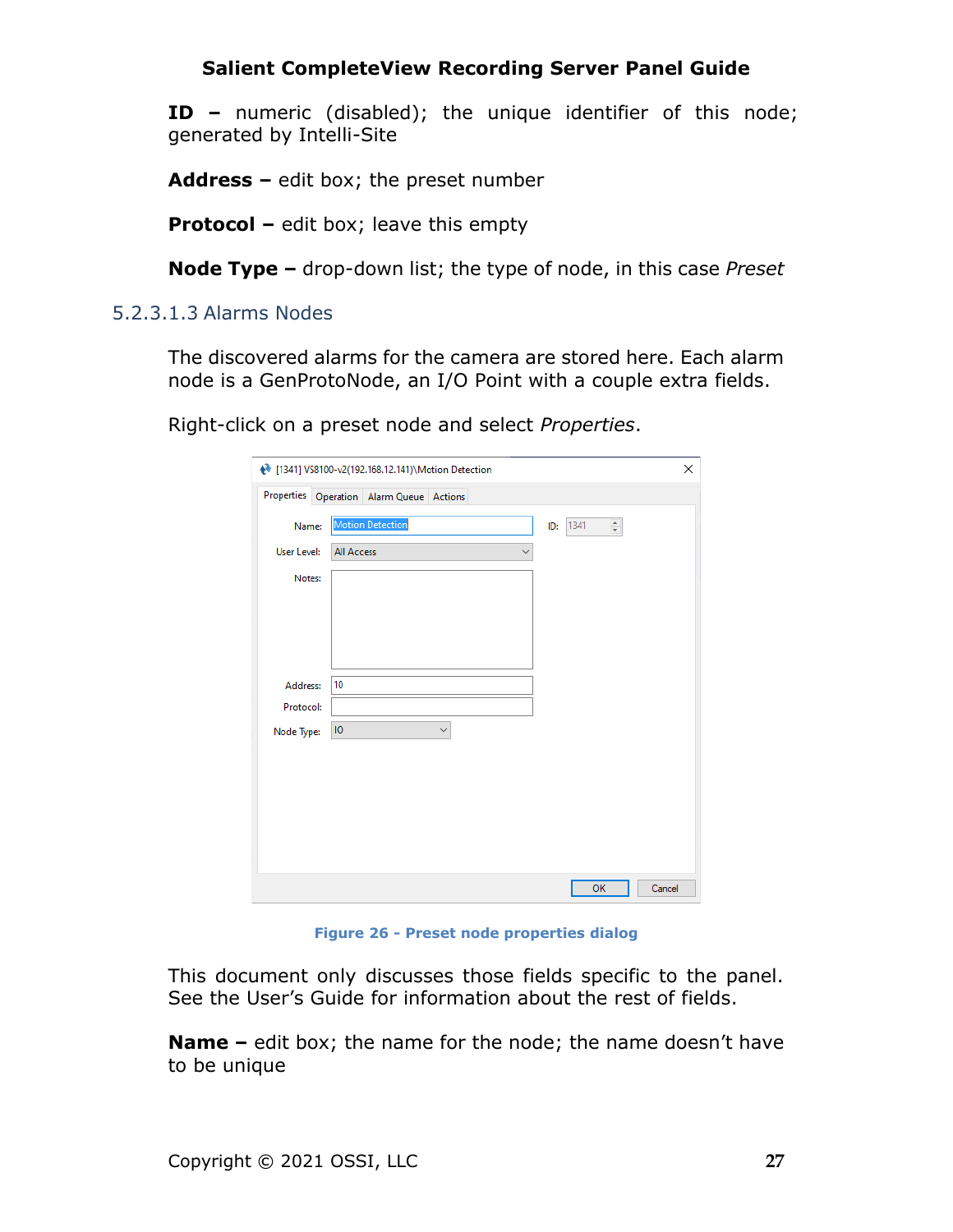**ID –** numeric (disabled); the unique identifier of this node; generated by Intelli-Site

**Address –** edit box; the alarm number

**Protocol –** edit box; leave this empty

**Node Type –** drop-down list; the type of node, in this case *IO*

### **5.2.3.2 Alarms**

The system level alarms for the Recording Server are located under the **Alarms** node.



**Figure 27 - Recording Server panel Alarms child nodes**

The **Panel Status** point is used by Intelli-Site to report the connection status between the it and the panel. It is high when the panel is offline (assuming the driver is online, and the panel is not virtualized). The remainder of the alarm points are reported by the Recording Server. The Driver Service must be running, and the driver must be online to receive alarms from the Recording Server.

Most of the points are pulsed (turned on and off quickly). Only three (3), if one includes **Panel Status**, are turned on until the Recording Server reports the event has been cleared or in the case of **Panel Status**, the panel is brought online, and the Driver Service is running.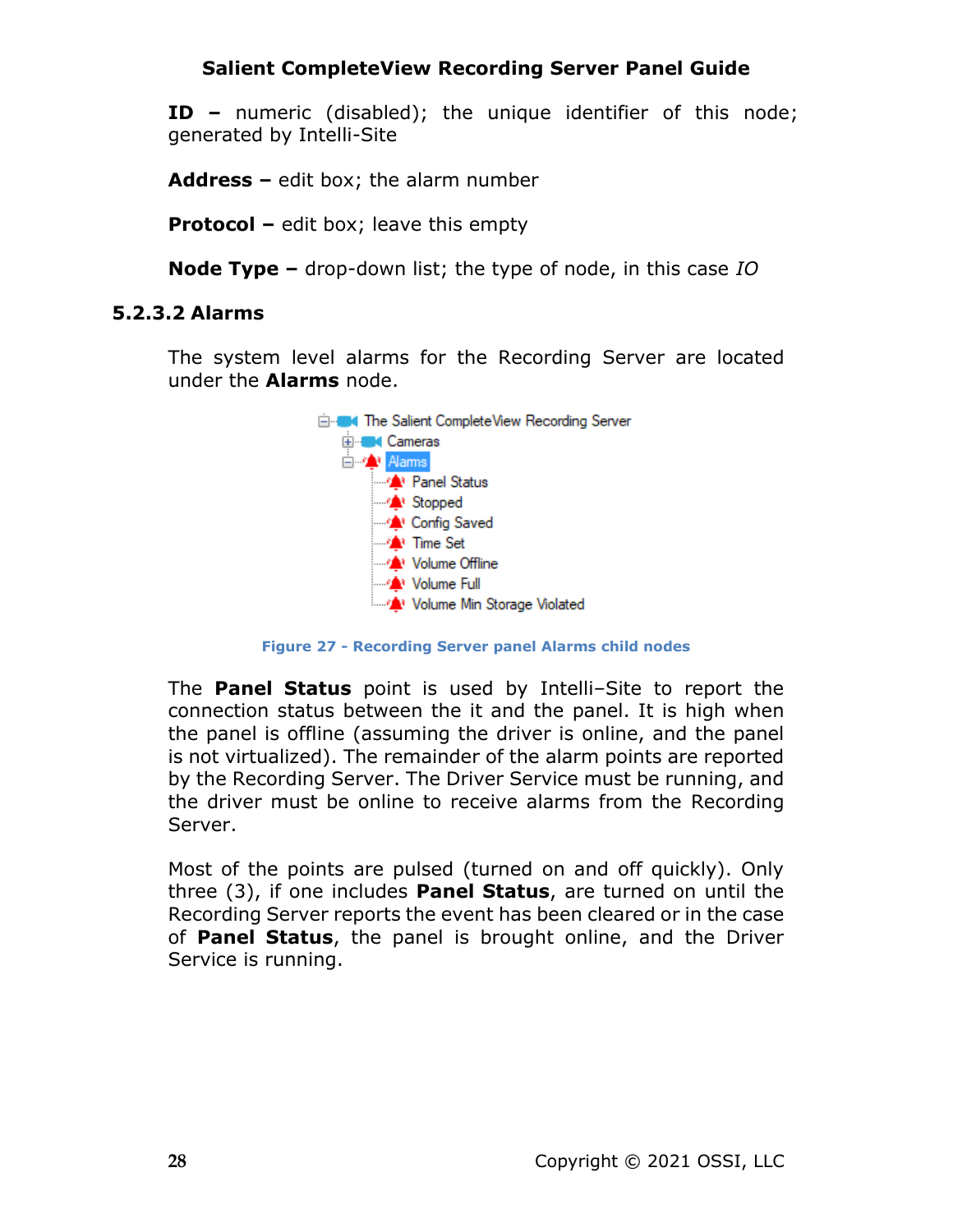### <span id="page-28-1"></span><span id="page-28-0"></span>*5.3 Project Programming* **5.3.1 Video Display Screen Object**

The User's Guide explains programming the video display screen object. There is nothing unique about the Salient CompleteView implementation.

|                        | <b>UM [1323] New Video Display</b> |              |                                                 |                                         |                       | $\times$ |
|------------------------|------------------------------------|--------------|-------------------------------------------------|-----------------------------------------|-----------------------|----------|
| Properties             |                                    |              |                                                 |                                         |                       |          |
| Name:                  | <b>New Video Display</b>           |              | $\frac{a}{\pi}$<br>1323<br>ID:                  |                                         |                       |          |
| User Level:            | <b>All Access</b>                  | $\checkmark$ |                                                 |                                         |                       |          |
| Notes:                 |                                    |              | Location<br>$\div$<br>167<br><b>X</b> Position: | Options<br>One $~\sim$<br># of Cameras: |                       |          |
|                        |                                    |              | $\frac{1}{\bullet}$<br>226<br>Y Position:       | Toolbar Enabled:                        |                       |          |
|                        |                                    |              | $\frac{\bullet}{\bullet}$<br>346<br>Width:      | Camera Change Allowed:                  |                       |          |
|                        |                                    |              | $\frac{1}{\bullet}$<br>221<br>Height:           | PTZ Allowed:                            | <b>Select Cameras</b> |          |
| <b>Configurations:</b> |                                    |              |                                                 |                                         |                       |          |
| <b>Counter Value</b>   |                                    | Camera 1     | Camera 2                                        | Camera 3                                | Camera 4              |          |
|                        |                                    |              |                                                 |                                         |                       |          |
|                        |                                    |              |                                                 |                                         |                       |          |
|                        |                                    |              |                                                 |                                         |                       |          |
|                        |                                    |              |                                                 |                                         |                       |          |
|                        |                                    |              |                                                 |                                         |                       |          |
|                        |                                    |              |                                                 |                                         |                       |          |
|                        |                                    |              |                                                 |                                         |                       |          |
|                        |                                    |              |                                                 |                                         |                       |          |
|                        |                                    |              |                                                 |                                         | Add<br><b>Delete</b>  |          |
|                        |                                    |              |                                                 |                                         |                       |          |
|                        |                                    |              |                                                 |                                         | OK<br>Cancel          |          |

**Figure 28 - Video Display screen object Properties dialog**

### <span id="page-28-2"></span>**5.3.2 Preset Nodes Programming**

Before sending a preset command, the video display must be explicitly designated with a **LiveVideo** action with the video display as the target. The actual preset command is a single line of programming in an action grid.

### **SendCommand** <Preset node>

The following is an action grid with the complete set of programming.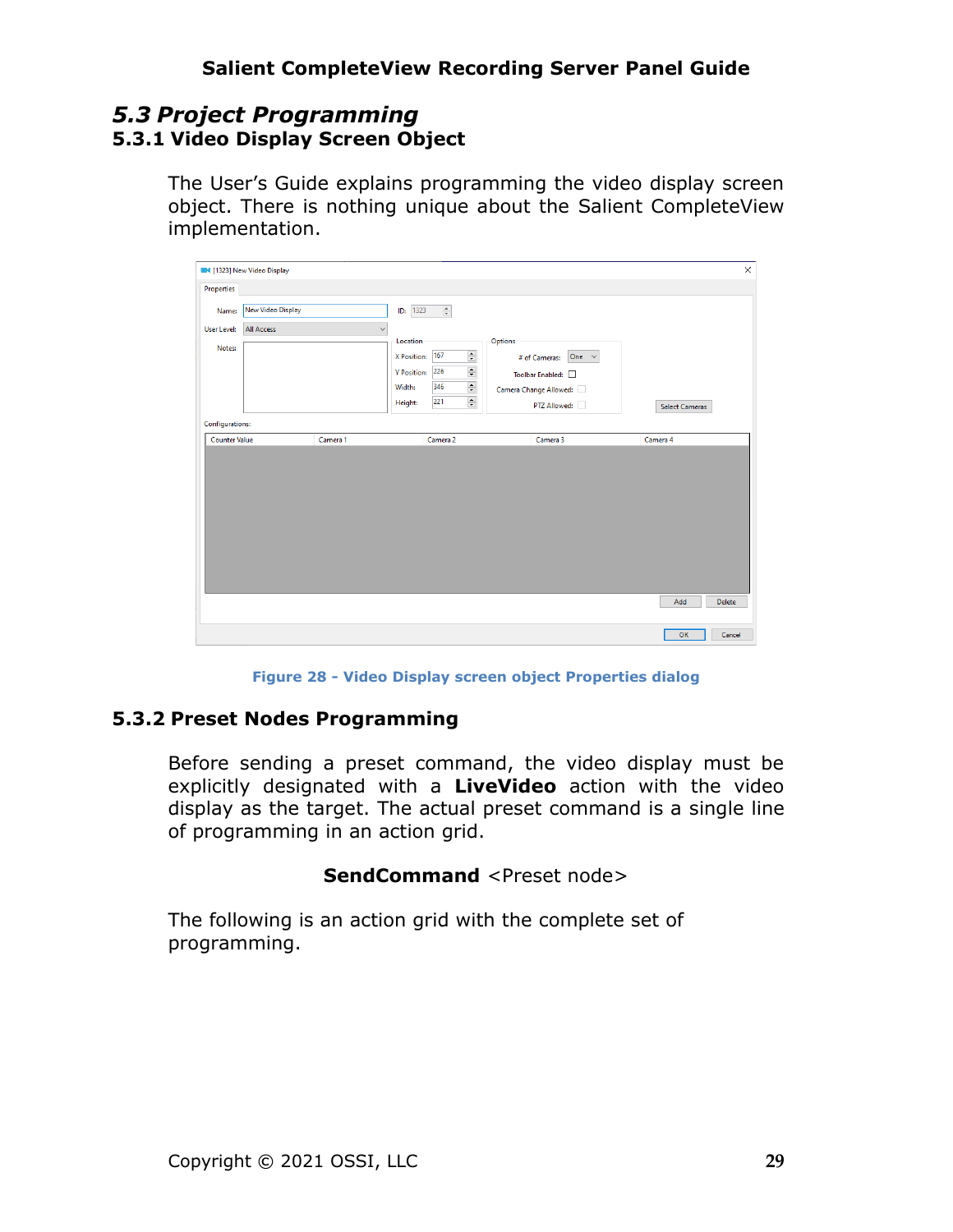|            | Action           |              |        | Target                       |                              |             |  | ∧            |  |  |  |
|------------|------------------|--------------|--------|------------------------------|------------------------------|-------------|--|--------------|--|--|--|
| D          | Play             |              |        | [1166] Click.wav             |                              |             |  |              |  |  |  |
| 2          | <b>LiveVideo</b> |              |        |                              | [1498] Salient Video Display |             |  |              |  |  |  |
| 3          |                  | ResetCounter |        | [1506] Salient Counter\Pelco |                              |             |  |              |  |  |  |
| 4          | SendCommand      |              |        | [1366] Pelco\Preset 3        |                              |             |  |              |  |  |  |
| 5          |                  |              |        |                              |                              |             |  |              |  |  |  |
| 6          |                  |              |        |                              |                              |             |  | $\checkmark$ |  |  |  |
| Mouse Down |                  | Mouse Up     | Active | <b>Inactive</b>              | Mouse Enter                  | Mouse Leave |  |              |  |  |  |

**Figure 29 - Action grid to send a Preset command**